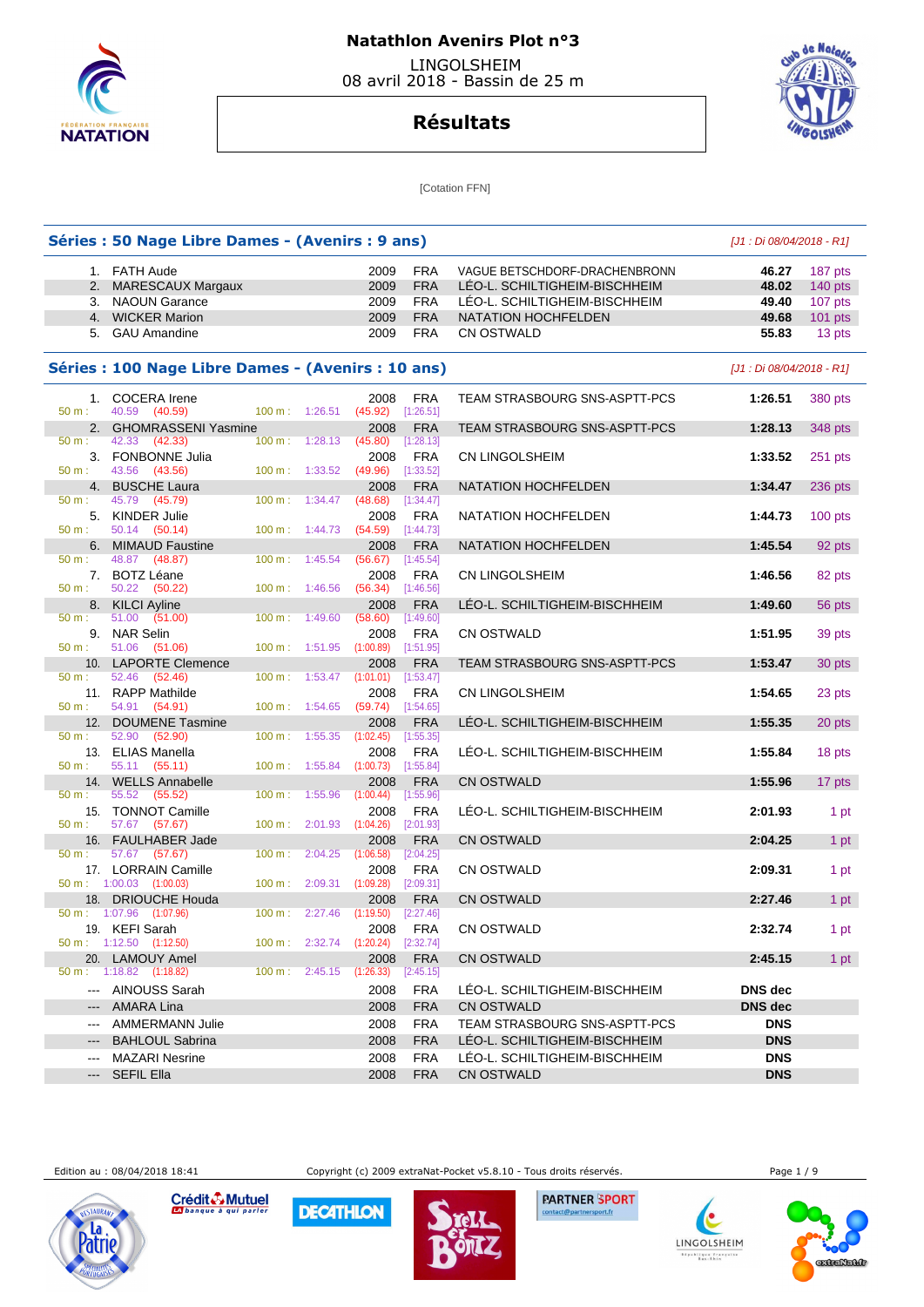



# **Résultats**

## **Série : 200 Nage Libre Dames - (Avenirs : 9 ans)** [J1 : Di 08/04/2018 - R1]

| 1. LE Ngoc                               |                          | 2009                 | <b>FRA</b> |                                                   | LÉO-L. SCHILTIGHEIM-BISCHHEIM |                   |         | 3:34.14   | 203 pts   |
|------------------------------------------|--------------------------|----------------------|------------|---------------------------------------------------|-------------------------------|-------------------|---------|-----------|-----------|
| 46.75<br>(46.75)<br>$50 \text{ m}$ :     | $100 \text{ m}$ :        | (55.65)<br>1:42.40   | [1:42.40]  | $150 \text{ m}$ :<br>and the season of the season |                               | $200 \text{ m}$ : | 3:34.14 | (1:51.74) | [1:51.74] |
| 2. NAOUN Garance                         |                          | 2009                 | <b>FRA</b> |                                                   | LÉO-L. SCHILTIGHEIM-BISCHHEIM |                   |         | 3:45.59   | $135$ pts |
| 52.56<br>(52.56)<br>$50 \text{ m}$ :     | $100 \text{ m}$ :        | (57.58)<br>1:50.14   | [1:50.14]  | $150 \text{ m}: 2:48.71$ (58.57)                  |                               | 200 m: 3:45.59    |         | (56.88)   | [1:55.45] |
| 3. HEIDENREICH Colombe                   |                          | 2009                 | FRA        |                                                   | TEAM STRASBOURG SNS-ASPTT-PCS |                   |         | 4:08.81   | 39 pts    |
| 54.86<br>(54.86)<br>$50 \text{ m}$ :     | $100 \text{ m}: 1:59.19$ | (1:04.33)            | [1:59.19]  | $150 \text{ m}: 3:05.43$ $(1:06.24)$              |                               | 200 m :           | 4:08.81 | (1:03.38) | [2:09.62] |
| 4. GAU Amandine                          |                          | 2009                 | <b>FRA</b> | CN OSTWALD                                        |                               |                   |         | 4:55.76   | 1 pt      |
| 1:00.25<br>(1:00.25)<br>$50 \text{ m}$ : | $100 \text{ m}$ :        | 2:16.97<br>(1:16.72) | [2:16.97]  | 150 m: 3:36.97                                    | (1:20.00)                     | $200 \text{ m}$ : | 4:55.76 | (1:18.79) | [2:38.79] |

#### **Séries : 400 Nage Libre Dames - (Avenirs : 10 ans)** [J1 : Di 08/04/2018 - R1]

|                  |                       | 1. LOMBARDO Chloé      |                             |               | 2008      | <b>FRA</b> |                   |                                                                                                                                                                                                                                                                                                                                                                                                                                                                            | NATATION HOCHFELDEN           |                   |               | 6:00.97                  | 556 pts   |
|------------------|-----------------------|------------------------|-----------------------------|---------------|-----------|------------|-------------------|----------------------------------------------------------------------------------------------------------------------------------------------------------------------------------------------------------------------------------------------------------------------------------------------------------------------------------------------------------------------------------------------------------------------------------------------------------------------------|-------------------------------|-------------------|---------------|--------------------------|-----------|
| $50 \text{ m}$ : | 39.41                 | (39.41)                | $100 \text{ m}$ : 1:25.08   |               | (45.67)   | [1:25.08]  | $150 m$ :         | $\cdots$                                                                                                                                                                                                                                                                                                                                                                                                                                                                   |                               | 200 m: 2:59.64    |               | (1:34.56)                | [1:34.56] |
| 250 m:           | $\sim$                |                        | $300 \text{ m}$ :           | 4:33.64       | (1:34.00) | [1:34.00]  | 350 m:            | $\frac{1}{2} \left( \frac{1}{2} \right) \left( \frac{1}{2} \right) \left( \frac{1}{2} \right) \left( \frac{1}{2} \right) \left( \frac{1}{2} \right) \left( \frac{1}{2} \right) \left( \frac{1}{2} \right) \left( \frac{1}{2} \right) \left( \frac{1}{2} \right) \left( \frac{1}{2} \right) \left( \frac{1}{2} \right) \left( \frac{1}{2} \right) \left( \frac{1}{2} \right) \left( \frac{1}{2} \right) \left( \frac{1}{2} \right) \left( \frac{1}{2} \right) \left( \frac$ |                               | 400 m:            | 6:00.97       | (1:27.33)                | [1:27.33] |
|                  |                       | 2. GHOMRASSENI Yasmine |                             |               | 2008      | <b>FRA</b> |                   |                                                                                                                                                                                                                                                                                                                                                                                                                                                                            | TEAM STRASBOURG SNS-ASPTT-PCS |                   |               | 6:45.74                  | 341 pts   |
| 50 m:            | 46.16                 | (46.16)                | $100 m$ :                   | 1:35.70       | (49.54)   | [1:35.70]  | $150 m$ :         | 2:26.99                                                                                                                                                                                                                                                                                                                                                                                                                                                                    | (51.29)                       | 200 m:            | 3:18.42       | (51.43)                  | [1:42.72] |
| 250 m:           | 4:11.00               | (52.58)                | $300 m$ :                   | 5:04.74       | (53.74)   | [1:46.32]  | 350 m:            | 5:55.81                                                                                                                                                                                                                                                                                                                                                                                                                                                                    | (51.07)                       | 400 m:            | 6:45.74       | (49.93)                  | [1:41.00] |
|                  |                       | 3. NAMDARIAN Shirin    |                             |               | 2008      | <b>ITA</b> |                   |                                                                                                                                                                                                                                                                                                                                                                                                                                                                            | TEAM STRASBOURG SNS-ASPTT-PCS |                   |               | 7:02.61                  | 274 pts   |
| $50 m$ :         | $\sim$                |                        | $100 \text{ m}$ :           |               |           |            | 150 m:            | $\sim$ $\sim$                                                                                                                                                                                                                                                                                                                                                                                                                                                              |                               | 200 m:            | $\sim$ $\sim$ |                          |           |
| 250 m:           | $\sim$ $\sim$         |                        | 300 m:                      | $-$           |           |            | 350 m:            | $\sim$ $\sim$ $\sim$                                                                                                                                                                                                                                                                                                                                                                                                                                                       |                               |                   |               | 400 m: 7:02.61 (7:02.61) | [7:02.61] |
|                  |                       | 4. GAUTHIER Manel      |                             |               | 2008      | <b>FRA</b> |                   |                                                                                                                                                                                                                                                                                                                                                                                                                                                                            | TEAM STRASBOURG SNS-ASPTT-PCS |                   |               | 7:30.38                  | 179 pts   |
| $50 m$ :         | 49.22                 | (49.22)                | $100 \text{ m}$ : 1:46.30   |               | (57.08)   | [1:46.30]  | 150 m:            | 2:45.16                                                                                                                                                                                                                                                                                                                                                                                                                                                                    | (58.86)                       | 200 m:            | 3:42.37       | (57.21)                  | [1:56.07] |
| 250 m:           | 4:41.02               | (58.65)                | 300 m:                      | 5:39.19       | (58.17)   | [1:56.82]  | 350 m:            | 6:36.97                                                                                                                                                                                                                                                                                                                                                                                                                                                                    | (57.78)                       | 400 m:            | 7:30.38       | (53.41)                  | [1:51.19] |
| 5.               |                       | <b>BUSCHE Laura</b>    |                             |               | 2008      | <b>FRA</b> |                   |                                                                                                                                                                                                                                                                                                                                                                                                                                                                            | NATATION HOCHFELDEN           |                   |               | 7:41.38                  | 147 pts   |
| 50 m:            | 50.93                 | (50.93)                | $100 \text{ m}$ :           | 1:49.28       | (58.35)   | [1:49.28]  | 150 m:            | $\sim$ $\sim$                                                                                                                                                                                                                                                                                                                                                                                                                                                              |                               | 200 m:            | 3:50.64       | (2:01.36)                | [2:01.36] |
| 250 m:           | $\sim$                |                        | $300 \text{ m}$ : $5:52.19$ |               | (2:01.55) | [2:01.55]  | 350 m:            | $\sim$                                                                                                                                                                                                                                                                                                                                                                                                                                                                     |                               | $400 \text{ m}$ : | 7:41.38       | (1:49.19)                | [1:49.19] |
|                  |                       | 6. THOMAS Manon        |                             |               | 2008      | <b>FRA</b> |                   | <b>CN LINGOLSHEIM</b>                                                                                                                                                                                                                                                                                                                                                                                                                                                      |                               |                   |               | 7:54.03                  | $115$ pts |
| $50 m$ :         | 53.98                 | (53.98)                | 100 m: 1:54.18              |               | (1:00.20) | [1:54.18]  |                   | 150 m: 2:56.62 (1:02.44)                                                                                                                                                                                                                                                                                                                                                                                                                                                   |                               | $200 \text{ m}$ : | 3:59.71       | (1:03.09)                | [2:05.53] |
| 250 m: 5:00.66   |                       | (1:00.95)              | $300 \text{ m}$ :           | 5:59.65       | (58.99)   | [1:59.94]  | 350 m:            | 6:58.25                                                                                                                                                                                                                                                                                                                                                                                                                                                                    | (58.60)                       | 400 m:            | 7:54.03       | (55.78)                  | [1:54.38] |
|                  | 7. BOTZ Léane         |                        |                             |               | 2008      | <b>FRA</b> |                   | <b>CN LINGOLSHEIM</b>                                                                                                                                                                                                                                                                                                                                                                                                                                                      |                               |                   |               | 7:55.13                  | 112 pts   |
| $50 m$ :         | 53.99                 | (53.99)                | $100 \text{ m}$ :           | 1:56.36       | (1:02.37) | [1:56.36]  |                   | 150 m : 2:57.97 (1:01.61)                                                                                                                                                                                                                                                                                                                                                                                                                                                  |                               | 200 m:            | 3:58.87       | (1:00.90)                | [2:02.51] |
| 250 m :          | $5:01.17$ $(1:02.30)$ |                        | 300 m:                      | 6:01.49       | (1:00.32) | [2:02.62]  |                   | $350 \text{ m}: 7:00.13$                                                                                                                                                                                                                                                                                                                                                                                                                                                   | (58.64)                       | 400 m:            | 7:55.13       | (55.00)                  | [1:53.64] |
| 8 <sub>1</sub>   |                       | DEMANGEON Zoé          |                             |               | 2008      | <b>FRA</b> |                   | <b>CN LINGOLSHEIM</b>                                                                                                                                                                                                                                                                                                                                                                                                                                                      |                               |                   |               | 8:04.82                  | 90 pts    |
| $50 m$ :         | 57.03                 | (57.03)                | $100 \text{ m}$ :           | 1:56.50       | (59.47)   | [1:56.50]  | $150 \text{ m}$ : | 2:58.83                                                                                                                                                                                                                                                                                                                                                                                                                                                                    | (1:02.33)                     | $200 \text{ m}$ : | 4:01.61       | (1:02.78)                | [2:05.11] |
| 250 m:           | 5:03.83               | (1:02.22)              | 300 m:                      | 6:05.63       | (1:01.80) | [2:04.02]  | 350 m:            | 7:05.78                                                                                                                                                                                                                                                                                                                                                                                                                                                                    | (1:00.15)                     | 400 m:            | 8:04.82       | (59.04)                  | [1:59.19] |
|                  | 9. HUSS Emilie        |                        |                             |               | 2008      | <b>FRA</b> |                   |                                                                                                                                                                                                                                                                                                                                                                                                                                                                            | LÉO-L. SCHILTIGHEIM-BISCHHEIM |                   |               | 8:07.70                  | 84 pts    |
| $50 m$ :         | 53.01                 | (53.01)                | $100 \text{ m}$ : 1:52.10   |               | (59.09)   | [1:52.10]  | $150 \text{ m}$ : |                                                                                                                                                                                                                                                                                                                                                                                                                                                                            | $2:54.80$ $(1:02.70)$         | 200 m:            | 4:00.50       | (1:05.70)                | [2:08.40] |
| 250 m:           | 5:04.29               | (1:03.79)              | 300 m:                      | 6:08.48       | (1:04.19) | [2:07.98]  | 350 m:            | 7:13.02                                                                                                                                                                                                                                                                                                                                                                                                                                                                    | (1:04.54)                     | 400 m:            | 8:07.70       | (54.68)                  | [1:59.22] |
|                  |                       | 10. HAMEL Celina       |                             |               | 2008      | <b>ALG</b> |                   |                                                                                                                                                                                                                                                                                                                                                                                                                                                                            | TEAM STRASBOURG SNS-ASPTT-PCS |                   |               | 8:26.36                  | 49 pts    |
| $50 m$ :         | 50.30                 | (50.30)                | $100 \text{ m}$ :           |               |           |            | $150 m$ :         |                                                                                                                                                                                                                                                                                                                                                                                                                                                                            |                               | 200 m:            |               |                          |           |
| 250 m:           | $\sim$ $\sim$         |                        | 300 m:                      | $\sim$ $\sim$ |           |            | 350 m:            | $\sim$ $\sim$                                                                                                                                                                                                                                                                                                                                                                                                                                                              |                               | 400 m:            | 8:26.36       | (7:36.06)                | [8:26.36] |
| 11.              |                       | <b>TONNOT Camille</b>  |                             |               | 2008      | <b>FRA</b> |                   |                                                                                                                                                                                                                                                                                                                                                                                                                                                                            | LÉO-L. SCHILTIGHEIM-BISCHHEIM |                   |               | 8:34.55                  | 37 pts    |
| $50 m$ :         | 55.75                 | (55.75)                | $100 \text{ m}$ :           | 2:01.28       | (1:05.53) | [2:01.28]  | $150 m$ :         | 3:05.32                                                                                                                                                                                                                                                                                                                                                                                                                                                                    | (1:04.04)                     | 200 m:            | 4:10.57       | (1:05.25)                | [2:09.29] |
| 250 m:           | 5:17.03               | (1:06.46)              | 300 m:                      | 6:25.00       | (1:07.97) | [2:14.43]  | 350 m:            | 7:27.68                                                                                                                                                                                                                                                                                                                                                                                                                                                                    | (1:02.68)                     | 400 m:            | 8:34.55       | (1:06.87)                | [2:09.55] |

#### **Séries : 50 Dos Dames - (Avenirs : 9 ans)** [J1 : Di 08/04/2018 - R1]

| 1. FATH Aude           | 2009. | <b>FRA</b> | VAGUE BETSCHDORF-DRACHENBRONN | 53.67   | 226 pts   |
|------------------------|-------|------------|-------------------------------|---------|-----------|
| 2. LE Ngoc             | 2009  | <b>FRA</b> | LÉO-L. SCHILTIGHEIM-BISCHHEIM | 54.50   | $206$ pts |
| 3. HEIDENREICH Colombe | 2009. | FRA        | TEAM STRASBOURG SNS-ASPTT-PCS | 55.64   | $180$ pts |
| 4. WICKER Marion       | 2009  | <b>FRA</b> | NATATION HOCHFELDEN           | 59.97   | 97 pts    |
| 5. VERCAMMEN Manon     | 2009. | <b>FRA</b> | LEO-L. SCHILTIGHEIM-BISCHHEIM | 1:09.39 | 5 pts     |

#### **Séries : 100 Dos Dames - (Avenirs : 10 ans)** [J1 : Di 08/04/2018 - R1]

| $50 m$ :         | GHOMRASSENI Yasmine<br>47.15 (47.15)<br>$100 \text{ m}: 1:35.35$ | 2008<br>(48.20) | <b>FRA</b><br>[1:35.35] | TEAM STRASBOURG SNS-ASPTT-PCS | 1:35.35 | 480 pts |
|------------------|------------------------------------------------------------------|-----------------|-------------------------|-------------------------------|---------|---------|
|                  | 2. BUSCHE Laura                                                  | 2008            | <b>FRA</b>              | NATATION HOCHFELDEN           | 1:46.45 | 305 pts |
| $50 \text{ m}$ : | $100 \text{ m}: 1:46.45$<br>50.99 (50.99)                        | (55.46)         | [1:46.45]               |                               |         |         |
|                  | 3. ELMNAOUAR Lyna                                                | 2008            | <b>FRA</b>              | LÉO-L. SCHILTIGHEIM-BISCHHEIM | 1:50.62 | 249 pts |
| $50 m$ :         | 53.55 (53.55)<br>$100 \text{ m}$ : 1:50.62                       | (57.07)         | [1:50.62]               |                               |         |         |

Edition au : 08/04/2018 18:41 Copyright (c) 2009 extraNat-Pocket v5.8.10 - Tous droits réservés. Page 2 / 9



Crédit & Mutuel

**DECATHLON** 





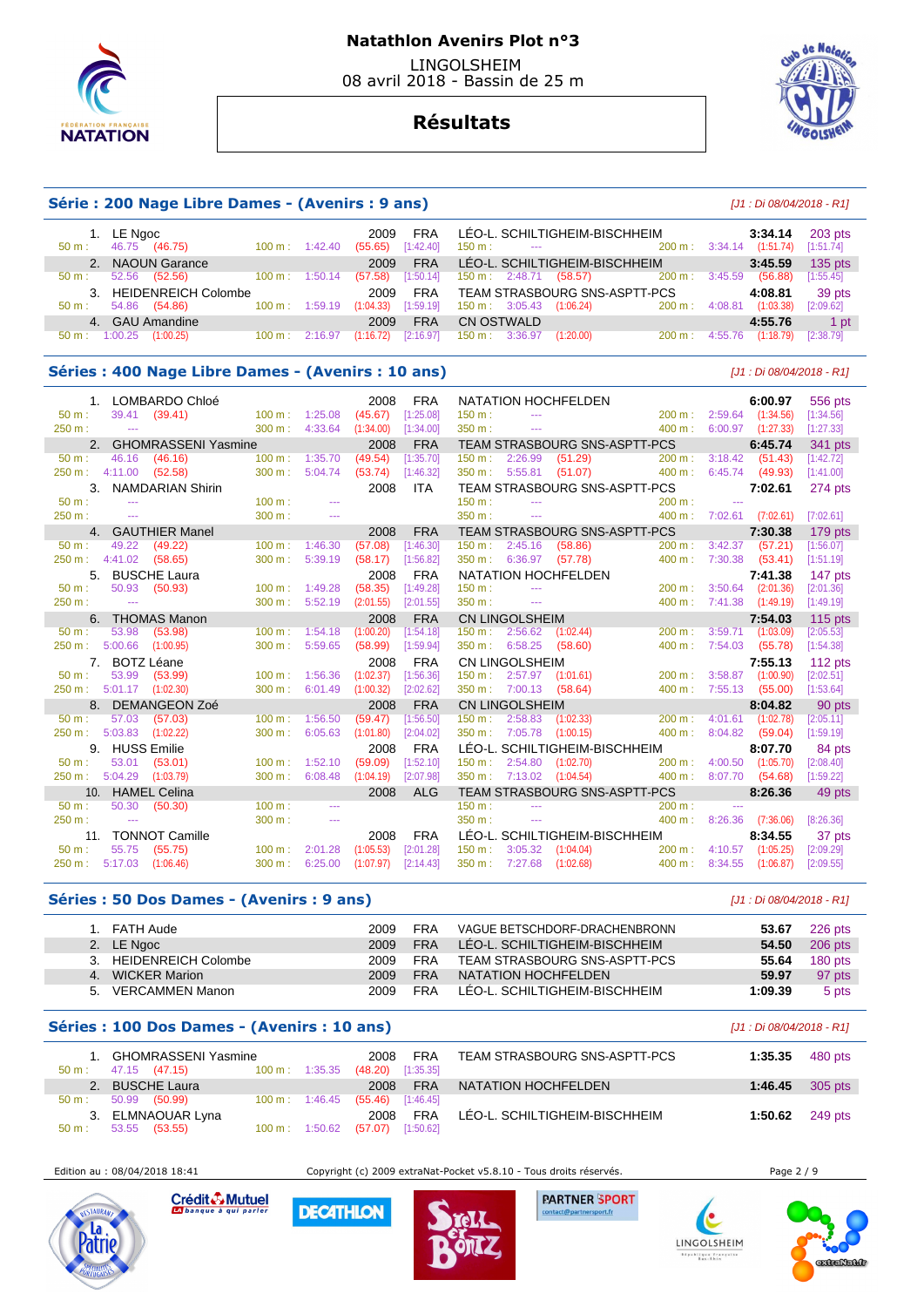

# **Résultats**



# **(Suite) Séries : 100 Dos Dames - (Avenirs : 10 ans)** [J1 : Di 08/04/2018 - R1]

|                                                                                                                                                                                                                                                                                                                                                                                                                                                                            | 4. KINDER Julie                      |                           |                             | 2008                               | <b>FRA</b>              | <b>NATATION HOCHFELDEN</b>    | 1:50.88        | 246 pts        |
|----------------------------------------------------------------------------------------------------------------------------------------------------------------------------------------------------------------------------------------------------------------------------------------------------------------------------------------------------------------------------------------------------------------------------------------------------------------------------|--------------------------------------|---------------------------|-----------------------------|------------------------------------|-------------------------|-------------------------------|----------------|----------------|
| 50 m:                                                                                                                                                                                                                                                                                                                                                                                                                                                                      | 54.35 (54.35)                        | 100 m: 1:50.88            |                             | (56.53)                            | [1:50.88]               |                               |                |                |
|                                                                                                                                                                                                                                                                                                                                                                                                                                                                            | 5. FONBONNE Julia                    |                           |                             | 2008                               | <b>FRA</b>              | CN LINGOLSHEIM                | 1:52.70        | 223 pts        |
| 50 m:                                                                                                                                                                                                                                                                                                                                                                                                                                                                      | 59.53 (59.53)                        | 100 m: 1:52.70            |                             | (53.17)                            | [1:52.70]               |                               |                |                |
|                                                                                                                                                                                                                                                                                                                                                                                                                                                                            | 6. HUSS Emilie                       |                           |                             | 2008                               | <b>FRA</b>              | LÉO-L. SCHILTIGHEIM-BISCHHEIM | 1:53.40        | $215$ pts      |
| $50 \text{ m}$ :                                                                                                                                                                                                                                                                                                                                                                                                                                                           | 56.59 (56.59)                        |                           | 100 m: 1:53.40              | (56.81)                            | [1:53.40]               |                               |                |                |
|                                                                                                                                                                                                                                                                                                                                                                                                                                                                            | 7. AROUTYUNYAN Alessia               |                           |                             | 2008                               | <b>FRA</b>              | TEAM STRASBOURG SNS-ASPTT-PCS | 1:54.26        | $205$ pts      |
| 50 m:                                                                                                                                                                                                                                                                                                                                                                                                                                                                      | 58.21 (58.21)                        | $100 m$ : 1:54.26         |                             | (56.05)                            | [1:54.26]               |                               |                |                |
|                                                                                                                                                                                                                                                                                                                                                                                                                                                                            | 8. TIGHZA Maessa                     |                           |                             | 2008                               | <b>FRA</b>              | TEAM STRASBOURG SNS-ASPTT-PCS | 1:55.01        | 197 pts        |
| 50 m:                                                                                                                                                                                                                                                                                                                                                                                                                                                                      | 56.26 (56.26)                        | $100 \text{ m}$ : 1:55.01 |                             | (58.75)                            | [1:55.01]               |                               |                |                |
|                                                                                                                                                                                                                                                                                                                                                                                                                                                                            | 9. LAPORTE Clemence                  |                           |                             | 2008                               | <b>FRA</b>              | TEAM STRASBOURG SNS-ASPTT-PCS | 1:58.99        | <b>154 pts</b> |
| 50 m:                                                                                                                                                                                                                                                                                                                                                                                                                                                                      | 57.84 (57.84)                        |                           |                             | 100 m: 1:58.99 (1:01.15) [1:58.99] |                         |                               |                |                |
|                                                                                                                                                                                                                                                                                                                                                                                                                                                                            | 10. LORRAIN Camille                  |                           |                             | 2008                               | <b>FRA</b>              | <b>CN OSTWALD</b>             | 2:03.01        | 117 pts        |
| $50 \text{ m}$ :                                                                                                                                                                                                                                                                                                                                                                                                                                                           | 57.06 (57.06)                        | $100 \text{ m}$ :         | 2:03.01                     | (1:05.95)                          | [2:03.01]               |                               |                |                |
| $50 m$ :                                                                                                                                                                                                                                                                                                                                                                                                                                                                   | 11. MIMAUD Faustine<br>58.29 (58.29) |                           | $100 \text{ m}$ : $2:04.29$ | 2008<br>(1:06.00)                  | <b>FRA</b><br>[2:04.29] | NATATION HOCHFELDEN           | 2:04.29        | $106$ pts      |
|                                                                                                                                                                                                                                                                                                                                                                                                                                                                            | 12. KILCI Ayline                     |                           |                             | 2008                               | <b>FRA</b>              | LÉO-L. SCHILTIGHEIM-BISCHHEIM | 2:09.31        | 69 pts         |
|                                                                                                                                                                                                                                                                                                                                                                                                                                                                            | $50 \text{ m}: 1:03.66$ $(1:03.66)$  |                           | $100 \text{ m}$ : 2:09.31   | (1:05.65)                          | [2:09.31]               |                               |                |                |
|                                                                                                                                                                                                                                                                                                                                                                                                                                                                            | 13. WELLS Annabelle                  |                           |                             | 2008                               | <b>FRA</b>              | <b>CN OSTWALD</b>             | 2:17.99        | 23 pts         |
|                                                                                                                                                                                                                                                                                                                                                                                                                                                                            | $50 \text{ m}: 1:05.71$ (1:05.71)    | 100 m: 2:17.99            |                             | (1:12.28)                          | [2:17.99]               |                               |                |                |
|                                                                                                                                                                                                                                                                                                                                                                                                                                                                            | 14. DRIOUCHE Houda                   |                           |                             | 2008                               | <b>FRA</b>              | <b>CN OSTWALD</b>             | 2:46.82        | 1 pt           |
|                                                                                                                                                                                                                                                                                                                                                                                                                                                                            | $50 \text{ m}$ : 1:16.85 (1:16.85)   | $100 \text{ m}: 2:46.82$  |                             | (1:29.97)                          | [2:46.82]               |                               |                |                |
|                                                                                                                                                                                                                                                                                                                                                                                                                                                                            | --- COCERA Irene                     |                           |                             | 2008                               | <b>FRA</b>              | TEAM STRASBOURG SNS-ASPTT-PCS | <b>DSQ</b>     |                |
|                                                                                                                                                                                                                                                                                                                                                                                                                                                                            | --- FAULHABER Jade                   |                           |                             | 2008                               | <b>FRA</b>              | <b>CN OSTWALD</b>             | <b>DSQ</b>     |                |
| $\frac{1}{2} \left( \frac{1}{2} \right) \left( \frac{1}{2} \right) \left( \frac{1}{2} \right)$                                                                                                                                                                                                                                                                                                                                                                             | KEFI Sarah                           |                           |                             | 2008                               | <b>FRA</b>              | CN OSTWALD                    | <b>DSQ</b>     |                |
|                                                                                                                                                                                                                                                                                                                                                                                                                                                                            | <b>AINOUSS Sarah</b>                 |                           |                             | 2008                               | <b>FRA</b>              | LÉO-L. SCHILTIGHEIM-BISCHHEIM | <b>DNS</b> dec |                |
| $\frac{1}{2} \left( \frac{1}{2} \right) \left( \frac{1}{2} \right) \left( \frac{1}{2} \right) \left( \frac{1}{2} \right) \left( \frac{1}{2} \right) \left( \frac{1}{2} \right) \left( \frac{1}{2} \right) \left( \frac{1}{2} \right) \left( \frac{1}{2} \right) \left( \frac{1}{2} \right) \left( \frac{1}{2} \right) \left( \frac{1}{2} \right) \left( \frac{1}{2} \right) \left( \frac{1}{2} \right) \left( \frac{1}{2} \right) \left( \frac{1}{2} \right) \left( \frac$ | AMARA Lina                           |                           |                             | 2008                               | <b>FRA</b>              | CN OSTWALD                    | DNS dec        |                |
|                                                                                                                                                                                                                                                                                                                                                                                                                                                                            | <b>AMMERMANN Julie</b>               |                           |                             | 2008                               | <b>FRA</b>              | TEAM STRASBOURG SNS-ASPTT-PCS | <b>DNS</b>     |                |
|                                                                                                                                                                                                                                                                                                                                                                                                                                                                            | <b>BAHLOUL Sabrina</b>               |                           |                             | 2008                               | <b>FRA</b>              | LEO-L. SCHILTIGHEIM-BISCHHEIM | <b>DNS</b>     |                |
|                                                                                                                                                                                                                                                                                                                                                                                                                                                                            |                                      |                           |                             |                                    |                         |                               |                |                |
|                                                                                                                                                                                                                                                                                                                                                                                                                                                                            | --- SEFIL Ella                       |                           |                             | 2008                               | <b>FRA</b>              | <b>CN OSTWALD</b>             | <b>DNS</b>     |                |
|                                                                                                                                                                                                                                                                                                                                                                                                                                                                            |                                      |                           |                             |                                    |                         |                               |                |                |

## **Séries : 50 Brasse Dames - (Avenirs : 9 ans)** [J1 : Di 08/04/2018 - R1]

|    | <b>WICKER Marion</b>    | 2009 | FRA        | NATATION HOCHFELDEN           | 1:09.86 | 30 pts |
|----|-------------------------|------|------------|-------------------------------|---------|--------|
|    | 2. FATH Aude            | 2009 | <b>FRA</b> | VAGUE BETSCHDORF-DRACHENBRONN | 1:10.12 | 28 pts |
| 3. | VERCAMMEN Manon         | 2009 | FRA        | LEO-L. SCHILTIGHEIM-BISCHHEIM | 1:12.44 | 12 pts |
|    | 4. MARESCAUX Margaux    | 2009 | <b>FRA</b> | LÉO-L. SCHILTIGHEIM-BISCHHEIM | 1:16.62 | 1 pt   |
|    | --- HEIDENREICH Colombe | 2009 | <b>FRA</b> | TEAM STRASBOURG SNS-ASPTT-PCS | DSQ     |        |

## **Séries : 100 Brasse Dames - (Avenirs : 10 ans)** [J1 : Di 08/04/2018 - R1]

|                                    | 1. LOMBARDO Chloé   |                        |                          |                          |                                    | 2008 FRA   |
|------------------------------------|---------------------|------------------------|--------------------------|--------------------------|------------------------------------|------------|
| 50 m:                              | 46.85 (46.85)       |                        |                          | $100 \text{ m}: 1:41.41$ | $(54.56)$ [1:41.41]                |            |
|                                    | 2. ELMNAOUAR Lyna   |                        |                          |                          |                                    | 2008 FRA   |
| $50 \text{ m}$ :                   | 49.83 (49.83)       |                        | 100 m:                   | 1:48.70                  | (58.87)                            | [1:48.70]  |
|                                    | 3. NAMDARIAN Shirin |                        |                          |                          | 2008                               | <b>ITA</b> |
| $50 \text{ m}$ :                   | 54.44 (54.44)       |                        |                          | $100 \text{ m}: 1:54.71$ | (1:00.27)                          | [1:54.71]  |
|                                    | 4. FONBONNE Julia   |                        |                          |                          | 2008                               | <b>FRA</b> |
| $50 \text{ m}$ :                   | 56.28 (56.28)       |                        | 100 m:                   | 1:58.01                  | (1:01.73)                          | [1:58.01]  |
|                                    |                     | 5. AROUTYUNYAN Alessia |                          |                          | 2008                               | <b>FRA</b> |
| $50 \text{ m}$ :                   | 59.87 (59.87)       |                        | 100 m:                   | 2:06.34                  | (1:06.47)                          | [2:06.34]  |
|                                    | 6. TIGHZA Maessa    |                        |                          |                          | 2008                               | <b>FRA</b> |
| $50 \text{ m}$ : 1:00.50 (1:00.50) |                     |                        | 100 m:                   | 2:06.44                  | (1:05.94)                          | [2:06.44]  |
|                                    | 7. COCERA Irene     |                        |                          |                          | 2008                               | <b>FRA</b> |
| $50 \text{ m}$ : 1:00.55 (1:00.55) |                     |                        | $100 \text{ m}: 2:07.83$ |                          | (1:07.28)                          | [2:07.83]  |
|                                    | 8. KINDER Julie     |                        |                          |                          | 2008                               | <b>FRA</b> |
| $50 \text{ m}$ : 1:01.20 (1:01.20) |                     |                        | 100 m:                   | 2:08.29                  | (1:07.09)                          | [2:08.29]  |
|                                    | 9. DOUMENE Tasmine  |                        |                          |                          | 2008                               | <b>FRA</b> |
| $50 \text{ m}: 1:00.74$ (1:00.74)  |                     |                        |                          |                          | $100 \text{ m}: 2:09.14 (1:08.40)$ | [2:09.14]  |
|                                    |                     |                        |                          |                          |                                    |            |

| 1.    | LOMBARDO Chloé<br>46.85 (46.85)           | $100 \text{ m}$ :         | 1:41.41 | 2008<br>(54.56)       | <b>FRA</b><br>[1:41.41] | NATATION HOCHFELDEN           | 1:41.41 | 600 pts |
|-------|-------------------------------------------|---------------------------|---------|-----------------------|-------------------------|-------------------------------|---------|---------|
|       | 2. ELMNAOUAR Lyna                         |                           |         | 2008                  | <b>FRA</b>              | LEO-L. SCHILTIGHEIM-BISCHHEIM | 1:48.70 | 482 pts |
|       | (49.83)<br>49.83                          | 100 m:                    | 1:48.70 | (58.87)               | [1:48.70]               |                               |         |         |
|       | 3. NAMDARIAN Shirin                       |                           |         | 2008                  | <b>ITA</b>              | TEAM STRASBOURG SNS-ASPTT-PCS | 1:54.71 | 395 pts |
|       | 54.44 (54.44)                             | $100 \text{ m}$ : 1:54.71 |         | (1:00.27)             | [1:54.71]               |                               |         |         |
|       | 4. FONBONNE Julia                         |                           |         | 2008                  | <b>FRA</b>              | <b>CN LINGOLSHEIM</b>         | 1:58.01 | 351 pts |
|       | (56.28)<br>56.28                          | 100 m:                    | 1:58.01 | (1:01.73)             | [1:58.01]               |                               |         |         |
|       | 5. AROUTYUNYAN Alessia                    |                           |         | 2008                  | <b>FRA</b>              | TEAM STRASBOURG SNS-ASPTT-PCS | 2:06.34 | 251 pts |
|       | (59.87)<br>59.87                          | $100 \text{ m}$ :         | 2:06.34 | (1:06.47)             | [2:06.34]               |                               |         |         |
|       | 6. TIGHZA Maessa                          |                           |         | 2008                  | <b>FRA</b>              | TEAM STRASBOURG SNS-ASPTT-PCS | 2:06.44 | 250 pts |
| ۰.    | 1:00.50<br>(1:00.50)                      | 100 m:                    | 2:06.44 | (1:05.94)             | [2:06.44]               |                               |         |         |
|       | 7. COCERA Irene                           |                           |         | 2008                  | <b>FRA</b>              | TEAM STRASBOURG SNS-ASPTT-PCS | 2:07.83 | 235 pts |
|       | $1:00.55$ $(1:00.55)$                     | 100 m:                    | 2:07.83 | (1:07.28)             | [2:07.83]               |                               |         |         |
|       | 8. KINDER Julie                           |                           |         | 2008                  | <b>FRA</b>              | NATATION HOCHFELDEN           | 2:08.29 | 230 pts |
| t - 1 | $1:01.20$ $(1:01.20)$                     | $100 \text{ m}$ :         | 2:08.29 | (1:07.09)             | [2:08.29]               |                               |         |         |
|       | 9. DOUMENE Tasmine<br>$1.0071$ $(1.0071)$ |                           |         | 2008<br>$(100 - 100)$ | <b>FRA</b>              | LEO-L. SCHILTIGHEIM-BISCHHEIM | 2:09.14 | 221 pts |
|       |                                           |                           |         |                       |                         |                               |         |         |



Crédit & Mutuel **DECATHLON** 

Edition au : 08/04/2018 18:41 Copyright (c) 2009 extraNat-Pocket v5.8.10 - Tous droits réservés. Page 3 / 9





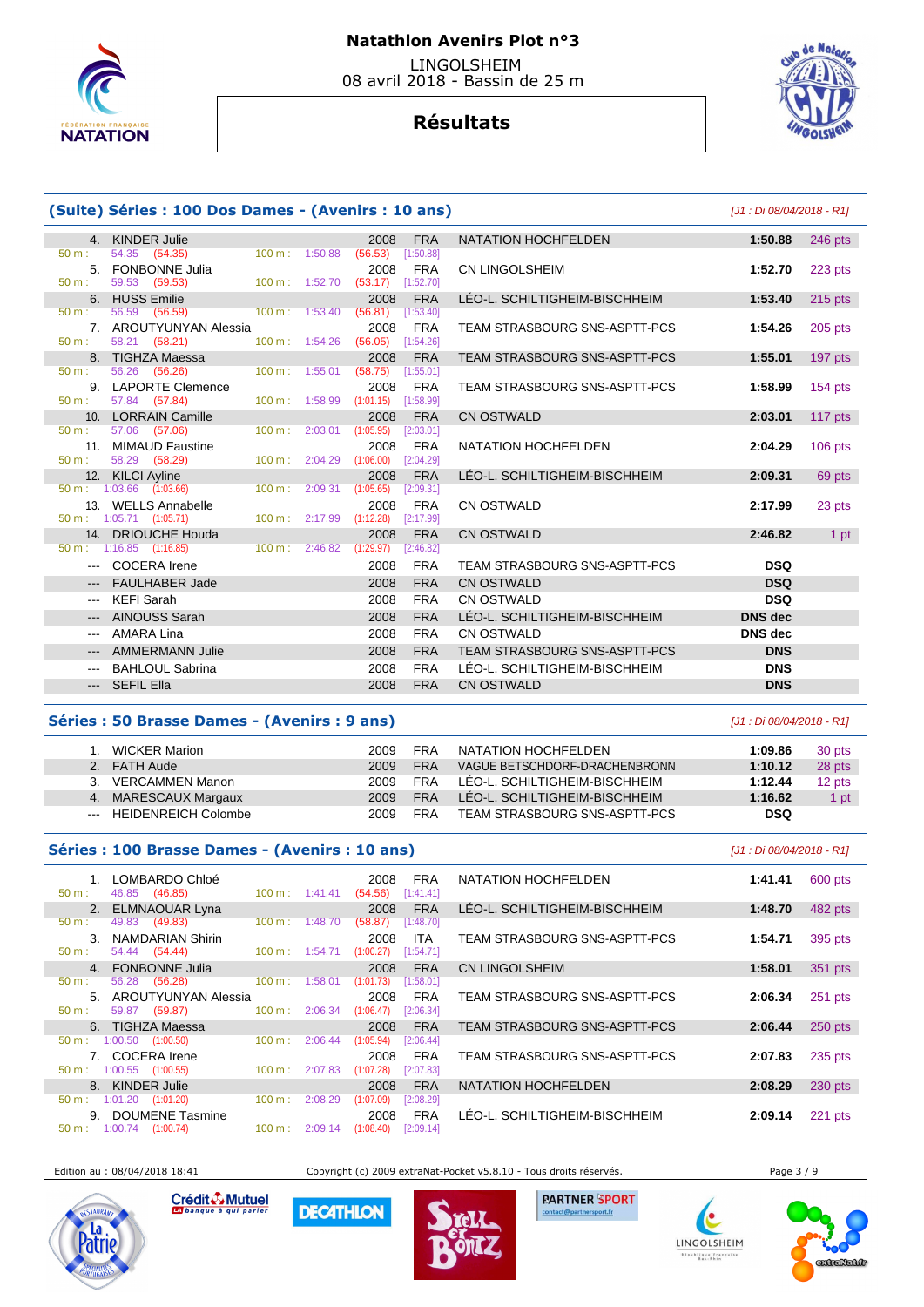

# **Résultats**

| (Suite) Séries : 100 Brasse Dames - (Avenirs : 10 ans) |                                                          |  |                                      |                                    |                         |                               | [J1 : Di 08/04/2018 - R1] |           |
|--------------------------------------------------------|----------------------------------------------------------|--|--------------------------------------|------------------------------------|-------------------------|-------------------------------|---------------------------|-----------|
|                                                        | 10. DEMANGEON Zoé                                        |  |                                      | 2008                               | <b>FRA</b>              | <b>CN LINGOLSHEIM</b>         | 2:11.06                   | 202 pts   |
|                                                        | $50 \text{ m}: 1:04.97$ $(1:04.97)$                      |  | $100 \text{ m}$ : 2:11.06            | (1:06.09)                          | [2:11.06]               |                               |                           |           |
|                                                        | 11. RAPP Mathilde                                        |  |                                      | 2008                               | FRA                     | CN LINGOLSHEIM                | 2:11.18                   | 201 pts   |
|                                                        | $50 \text{ m}: 1:03.27$ $(1:03.27)$                      |  | $100 \text{ m}: 2:11.18$ $(1:07.91)$ |                                    | [2:11.18]               |                               |                           |           |
|                                                        | 12. THOMAS Manon                                         |  |                                      | 2008                               | <b>FRA</b>              | <b>CN LINGOLSHEIM</b>         | 2:11.27                   | $200$ pts |
|                                                        | $50 \text{ m}$ : 1:04.30 $(1:04.30)$                     |  |                                      | 100 m: 2:11.27 (1:06.97) [2:11.27] |                         |                               |                           |           |
|                                                        | 13. WELLS Annabelle                                      |  |                                      | 2008                               | FRA                     | <b>CN OSTWALD</b>             | 2:16.79                   | 149 pts   |
|                                                        | $50 \text{ m}$ : 1:05.81 (1:05.81)                       |  | 100 m: 2:16.79                       | (1:10.98)                          | [2:16.79]               |                               |                           |           |
|                                                        | 14. ELIAS Manella<br>$50 \text{ m}: 1:05.28$ $(1:05.28)$ |  | 100 m: 2:17.28                       | 2008<br>(1:12.00)                  | <b>FRA</b><br>[2:17.28] | LEO-L. SCHILTIGHEIM-BISCHHEIM | 2:17.28                   | $145$ pts |
|                                                        | 15. BOTZ Léane                                           |  |                                      | 2008                               | FRA                     | <b>CN LINGOLSHEIM</b>         | 2:17.56                   | 143 $pts$ |
|                                                        | 50 m: 1:04.52 (1:04.52)                                  |  |                                      | 100 m: 2:17.56 (1:13.04) [2:17.56] |                         |                               |                           |           |
|                                                        | 16. KILCI Ayline                                         |  |                                      | 2008                               | <b>FRA</b>              | LÉO-L. SCHILTIGHEIM-BISCHHEIM | 2:24.53                   | 91 pts    |
|                                                        | $50 \text{ m}$ : 1:08.06 (1:08.06)                       |  | 100 m: 2:24.53                       | (1:16.47)                          | [2:24.53]               |                               |                           |           |
|                                                        | 17. MIMAUD Faustine                                      |  |                                      | 2008                               | <b>FRA</b>              | NATATION HOCHFELDEN           | 2:28.62                   | 66 pts    |
|                                                        | $50 \text{ m}: 1:11.39$ $(1:11.39)$                      |  | 100 m: 2:28.62                       | (1:17.23)                          | [2:28.62]               |                               |                           |           |
|                                                        | 18. NAR Selin                                            |  |                                      | 2008                               | <b>FRA</b>              | <b>CN OSTWALD</b>             | 2:34.73                   | 36 pts    |
|                                                        | $50 \text{ m}: 1:12.30 (1:12.30)$                        |  | 100 m : 2:34.73                      | (1:22.43)                          | [2:34.73]               |                               |                           |           |
|                                                        | --- GAUTHIER Manel                                       |  |                                      | 2008                               | <b>FRA</b>              | TEAM STRASBOURG SNS-ASPTT-PCS | <b>DSQ</b>                |           |
| $\qquad \qquad - -$                                    | <b>HAMEL Celina</b>                                      |  |                                      | 2008                               | <b>ALG</b>              | TEAM STRASBOURG SNS-ASPTT-PCS | <b>DSQ</b>                |           |
| $\qquad \qquad - -$                                    | <b>KEFI Sarah</b>                                        |  |                                      | 2008                               | <b>FRA</b>              | <b>CN OSTWALD</b>             | <b>DSQ</b>                |           |
| $\qquad \qquad - -$                                    | <b>LAMOUY Amel</b>                                       |  |                                      | 2008                               | <b>FRA</b>              | <b>CN OSTWALD</b>             | <b>DSQ</b>                |           |
| ---                                                    | <b>LORRAIN Camille</b>                                   |  |                                      | 2008                               | <b>FRA</b>              | <b>CN OSTWALD</b>             | <b>DSQ</b>                |           |
| $\qquad \qquad - -$                                    | <b>AINOUSS Sarah</b>                                     |  |                                      | 2008                               | <b>FRA</b>              | LÉO-L. SCHILTIGHEIM-BISCHHEIM | <b>DNS</b> dec            |           |
| $---$                                                  | <b>AMMERMANN Julie</b>                                   |  |                                      | 2008                               | <b>FRA</b>              | TEAM STRASBOURG SNS-ASPTT-PCS | <b>DNS</b>                |           |
| $\qquad \qquad - -$                                    | <b>BAHLOUL Sabrina</b>                                   |  |                                      | 2008                               | <b>FRA</b>              | LEO-L. SCHILTIGHEIM-BISCHHEIM | <b>DNS</b>                |           |
| ---                                                    | <b>MAZARI Nesrine</b>                                    |  |                                      | 2008                               | <b>FRA</b>              | LÉO-L. SCHILTIGHEIM-BISCHHEIM | <b>DNS</b> dec            |           |
|                                                        | --- SEFIL Ella                                           |  |                                      | 2008                               | <b>FRA</b>              | <b>CN OSTWALD</b>             | <b>DNS</b>                |           |

## **Séries : 50 Papillon Dames - (Avenirs : 9 ans)** [J1 : Di 08/04/2018 - R1]

| 1. LE Ngoc           | 2009 | <b>FRA</b> | LÉO-L. SCHILTIGHEIM-BISCHHEIM | 58.11      | 40 pts |
|----------------------|------|------------|-------------------------------|------------|--------|
| 2. NAOUN Garance     | 2009 | <b>FRA</b> | LÉO-L. SCHILTIGHEIM-BISCHHEIM | 59.54      | 24 pts |
| 3. MARESCAUX Margaux | 2009 | <b>FRA</b> | LÉO-L. SCHILTIGHEIM-BISCHHEIM | 1:04.83    | 1 pt   |
| 4. VERCAMMEN Manon   | 2009 | <b>FRA</b> | LÉO-L. SCHILTIGHEIM-BISCHHEIM | 1:07.07    | 1 pt   |
| --- GAU Amandine     | 2009 | <b>FRA</b> | CN OSTWALD                    | <b>DSQ</b> |        |

## **Séries : 100 Papillon Dames - (Avenirs : 10 ans)** [J1 : Di 08/04/2018 - R1]

|                                     |                       | 1. LOMBARDO Chloé                 |           |         | 2008      | <b>FRA</b> |  |
|-------------------------------------|-----------------------|-----------------------------------|-----------|---------|-----------|------------|--|
| $50 \text{ m}$ :                    |                       | 43.84 (43.84)                     | 100 m:    | 1:39.98 | (56.14)   | [1:39.98]  |  |
|                                     |                       | 2. NAMDARIAN Shirin               |           |         | 2008      | <b>ITA</b> |  |
| $50 \text{ m}$ :                    |                       | 52.19 (52.19)                     | 100 m:    | 1:53.03 | (1:00.84) | [1:53.03]  |  |
| 3.                                  |                       | TIGHZA Maessa                     |           |         | 2008      | <b>FRA</b> |  |
| $50 \text{ m}$ :                    |                       | 54.91 (54.91)                     | 100 m:    | 2:01.64 | (1:06.73) | [2:01.64]  |  |
|                                     |                       | 4. ELMNAOUAR Lyna                 |           |         |           | 2008 FRA   |  |
| 50 m:                               |                       | 54.67 (54.67)                     | $100 m$ : | 2:01.97 | (1:07.30) | [2:01.97]  |  |
|                                     |                       | 5. LAPORTE Clemence               |           |         | 2008      | <b>FRA</b> |  |
| 50 m:                               |                       | 53.23 (53.23)                     | 100 m:    | 2:03.12 | (1:09.89) | [2:03.12]  |  |
|                                     |                       | 6. THOMAS Manon                   |           |         | 2008      | <b>FRA</b> |  |
| 50 m:                               |                       | 57.70 (57.70)                     | 100 m:    | 2:04.83 | (1:07.13) | [2:04.83]  |  |
|                                     |                       | 7. GAUTHIER Manel                 |           |         | 2008      | <b>FRA</b> |  |
| $50 \text{ m}: 1:02.70$ $(1:02.70)$ |                       |                                   | 100 m:    | 2:06.99 | (1:04.29) | [2:06.99]  |  |
|                                     | 8. NAR Selin          |                                   |           |         | 2008      | <b>FRA</b> |  |
| 50 m:                               |                       | 59.34 (59.34)                     | 100 m:    | 2:13.29 | (1:13.95) | [2:13.29]  |  |
| 9.                                  |                       | DEMANGEON Zoé                     |           |         | 2008      | <b>FRA</b> |  |
| $50 \text{ m}$ :                    | $1:02.17$ $(1:02.17)$ |                                   | 100 m:    | 2:18.63 | (1:16.46) | [2:18.63]  |  |
|                                     |                       | 10. AROUTYUNYAN Alessia           |           |         | 2008      | <b>FRA</b> |  |
|                                     |                       | $50 \text{ m}: 1:05.20 (1:05.20)$ | 100 m:    | 2:18.73 | (1:13.53) | [2:18.73]  |  |
|                                     |                       |                                   |           |         |           |            |  |

|    | LOMBARDO Chloé          |                   |         | 2008      | <b>FRA</b> | NATATION HOCHFELDEN           | 1:39.98 | 368 pts   |
|----|-------------------------|-------------------|---------|-----------|------------|-------------------------------|---------|-----------|
|    | 43.84 (43.84)           | 100 m: 1:39.98    |         | (56.14)   | [1:39.98]  |                               |         |           |
| 2. | <b>NAMDARIAN Shirin</b> |                   |         | 2008      | <b>ITA</b> | TEAM STRASBOURG SNS-ASPTT-PCS | 1:53.03 | 189 pts   |
|    | 52.19 (52.19)           | 100 m:            | 1:53.03 | (1:00.84) | [1:53.03]  |                               |         |           |
| 3. | <b>TIGHZA Maessa</b>    |                   |         | 2008      | <b>FRA</b> | TEAM STRASBOURG SNS-ASPTT-PCS | 2:01.64 | $103$ pts |
|    | 54.91 (54.91)           | $100 \text{ m}$ : | 2:01.64 | (1:06.73) | [2:01.64]  |                               |         |           |
| 4. | <b>ELMNAOUAR Lyna</b>   |                   |         | 2008      | <b>FRA</b> | LEO-L. SCHILTIGHEIM-BISCHHEIM | 2:01.97 | $100$ pts |
|    | 54.67 (54.67)           | $100 \text{ m}$ : | 2:01.97 | (1:07.30) | [2:01.97]  |                               |         |           |
| 5. | <b>LAPORTE Clemence</b> |                   |         | 2008      | <b>FRA</b> | TEAM STRASBOURG SNS-ASPTT-PCS | 2:03.12 | 91 pts    |
|    | 53.23 (53.23)           | $100 \text{ m}$ : | 2:03.12 | (1:09.89) | [2:03.12]  |                               |         |           |
| 6. | <b>THOMAS Manon</b>     |                   |         | 2008      | <b>FRA</b> | <b>CN LINGOLSHEIM</b>         | 2:04.83 | 78 pts    |
|    | 57.70 (57.70)           | 100 m:            | 2:04.83 | (1:07.13) | [2:04.83]  |                               |         |           |
|    | <b>GAUTHIER Manel</b>   |                   |         | 2008      | <b>FRA</b> | TEAM STRASBOURG SNS-ASPTT-PCS | 2:06.99 | 63 pts    |
|    | $: 1:02.70$ $(1:02.70)$ | 100 m:            | 2:06.99 | (1:04.29) | [2:06.99]  |                               |         |           |
| 8. | <b>NAR Selin</b>        |                   |         | 2008      | <b>FRA</b> | <b>CN OSTWALD</b>             | 2:13.29 | 28 pts    |
|    | 59.34<br>(59.34)        | 100 m:            | 2:13.29 | (1:13.95) | [2:13.29]  |                               |         |           |
| 9. | <b>DEMANGEON Zoé</b>    |                   |         | 2008      | <b>FRA</b> | CN LINGOLSHEIM                | 2:18.63 | 9 pts     |
|    | $: 1:02.17$ $(1:02.17)$ | $100 \text{ m}$ : | 2:18.63 | (1:16.46) | [2:18.63]  |                               |         |           |
|    | 10. AROUTYUNYAN Alessia |                   |         | 2008      | <b>FRA</b> | TEAM STRASBOURG SNS-ASPTT-PCS | 2:18.73 | 9 pts     |

Edition au : 08/04/2018 18:41 Copyright (c) 2009 extraNat-Pocket v5.8.10 - Tous droits réservés. Page 4 / 9



Crédit & Mutuel

**DECATHLON** 



**PARTNER SPORT** 

(e

blique Fra<br>BarcRhin

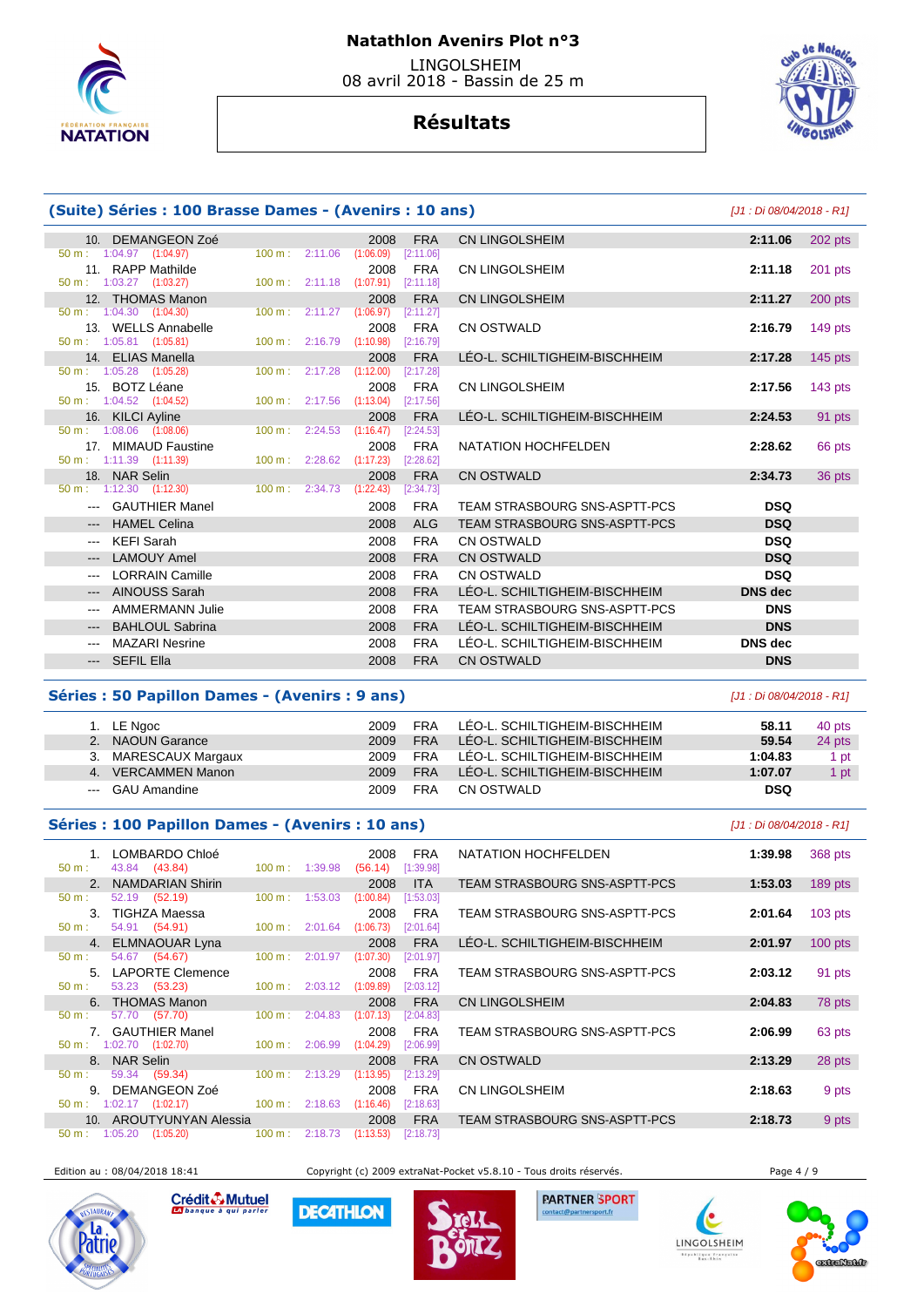

# **Résultats**



# **(Suite) Séries : 100 Papillon Dames - (Avenirs : 10 ans)** [J1 : Di 08/04/2018 - R1] 11. HAMEL Celina 2008 ALG TEAM STRASBOURG SNS-ASPTT-PCS **2:19.35** 8 pts  $1:01.12$   $(1:01.12)$  12. HUSS Emilie 2008 FRA LÉO-L. SCHILTIGHEIM-BISCHHEIM **2:20.32** 6 pts 50 m : 1:02.79 (1:02.79) 100 m : 2:20.32 (1:17.53) [2:20.32] 13. TONNOT Camille 2008 FRA LÉO-L. SCHILTIGHEIM-BISCHHEIM **2:20.96** 4 pts

| 13. TONNOT Camille                      |                           | 2008                    | <b>FRA</b> | LÉO-L. SCHILTIGHEIM-BISCHHEIM | 2:20.96    | 4 pts |
|-----------------------------------------|---------------------------|-------------------------|------------|-------------------------------|------------|-------|
| $50 \text{ m}: 1:03.41 \quad (1:03.41)$ | $100 \text{ m}: 2:20.96$  | $(1:17.55)$ $[2:20.96]$ |            |                               |            |       |
| 14. ELIAS Manella                       |                           | 2008                    | <b>FRA</b> | LÉO-L. SCHILTIGHEIM-BISCHHEIM | 2:29.76    | 1 pt  |
| $50 \text{ m}: 1:08.77$ (1:08.77)       | $100 \text{ m}$ : 2:29.76 | $(1:20.99)$ $[2:29.76]$ |            |                               |            |       |
| 15. DOUMENE Tasmine                     |                           | 2008                    | <b>FRA</b> | LÉO-L. SCHILTIGHEIM-BISCHHEIM | 2:32.55    | 1 pt  |
| $50 \text{ m}$ : 1:01.33 (1:01.33)      | $100 \text{ m}: 2:32.55$  | $(1:31.22)$ $[2:32.55]$ |            |                               |            |       |
| --- RAPP Mathilde                       |                           | 2008                    | <b>FRA</b> | <b>CN LINGOLSHEIM</b>         | <b>DSQ</b> |       |

## **Séries : 50 Nage Libre Messieurs - (Avenirs : 9 - 10 ans)** [J1 : Di 08/04/2018 - R1]

|                           | DE VALMIGERE Gabin            | 2008 | <b>FRA</b> | TEAM STRASBOURG SNS-ASPTT-PCS | 38.95      | 351 pts   |
|---------------------------|-------------------------------|------|------------|-------------------------------|------------|-----------|
| 2.                        | DAHMANI Anis-Islam            | 2008 | <b>FRA</b> | <b>CN OSTWALD</b>             | 40.05      | 310 pts   |
| 3.                        | <b>MERABET Zakaria</b>        | 2008 | <b>FRA</b> | TEAM STRASBOURG SNS-ASPTT-PCS | 40.93      | 278 pts   |
| 4.                        | <b>GRANDJEAN Lucas</b>        | 2008 | <b>FRA</b> | <b>NATATION HOCHFELDEN</b>    | 41.56      | 257 pts   |
| 5.                        | <b>HATTENVILLE Louis</b>      | 2008 | <b>FRA</b> | TEAM STRASBOURG SNS-ASPTT-PCS | 42.05      | 241 pts   |
| 6.                        | RASTELLI Théo                 | 2008 | <b>FRA</b> | NATATION HOCHFELDEN           | 44.24      | 176 pts   |
|                           | AIT ZATI Otman                | 2009 | <b>ITA</b> | <b>CN OSTWALD</b>             | 45.35      | 146 pts   |
| 8.                        | <b>ALLEKI Adam</b>            | 2008 | <b>FRA</b> | <b>CN LINGOLSHEIM</b>         | 46.22      | $125$ pts |
| 9.                        | YANG Henri                    | 2008 | <b>CHN</b> | TEAM STRASBOURG SNS-ASPTT-PCS | 46.98      | 108 pts   |
| 10.                       | <b>BRASSEL Léo</b>            | 2008 | <b>FRA</b> | <b>NATATION HOCHFELDEN</b>    | 47.17      | $104$ pts |
| 11.                       | <b>ERNEWEIN Jonathan</b>      | 2008 | <b>FRA</b> | VAGUE BETSCHDORF-DRACHENBRONN | 49.95      | 54 pts    |
| 12.                       | <b>KHAYAT Mohamed-Yessine</b> | 2008 | <b>FRA</b> | <b>CN LINGOLSHEIM</b>         | 56.18      | 1 pt      |
| 13.                       | BRAHIM-AZZOUZ Zyad-Amir       | 2008 | <b>FRA</b> | <b>CN OSTWALD</b>             | 56.78      | 1 pt      |
| 14.                       | <b>HAMDAN Zacaria</b>         | 2008 | <b>FRA</b> | LÉO-L. SCHILTIGHEIM-BISCHHEIM | 56.93      | 1 pt      |
| $\qquad \qquad \cdots$    | <b>BOULAY MUNSCH Elio</b>     | 2008 | <b>FRA</b> | TEAM STRASBOURG SNS-ASPTT-PCS | <b>DNS</b> |           |
| $---$                     | DRY Leo                       | 2008 | <b>FRA</b> | LÉO-L. SCHILTIGHEIM-BISCHHEIM | <b>DNS</b> |           |
| $\qquad \qquad -$         | <b>JEDAY Yacine</b>           | 2008 | <b>FRA</b> | LÉO-L. SCHILTIGHEIM-BISCHHEIM | <b>DNS</b> |           |
| $\qquad \qquad -\qquad -$ | <b>MANA Ayoub</b>             | 2008 | <b>FRA</b> | <b>CN OSTWALD</b>             | <b>DNS</b> |           |
|                           |                               |      |            |                               |            |           |

## **Séries : 100 Nage Libre Messieurs - (Avenirs : 11 ans)** [J1 : Di 08/04/2018 - R1]

1. GAERTNER Alexandre 2007 FRA **50 m**: 39.34 (39.34) **1:20.86 1:20.86 41.52 1:20.86** 39.34 (39.34) 2. KAHWACH Hamza 2007 FRA<br>  $\frac{2007}{50 \text{ m}}$ : 39.07 (39.07) 100 m: 1:20.98 (41.91) [1:20.98] 50 m : 39.07 (39.07) 100 m : 1:20.98 (41.91) [1:20.98] **3. BEYER Clement 2007 FRA**<br>50 m : 40.17 (40.17) 100 m : 1:24.13 (43.96) [1:24.13] 40.17 (40.17) 4. TOSQUES Axel 2007 FRA<br>
50 m : 41.96 (41.96) 100 m : 1:26.14 (44.18) [1:26.14] 41.96 (41.96) **5. TILLIER Gaspard** 2007 FRA<br>50 m : 41.14 (41.14) 100 m : 1:27.46 (46.32) 11:27.46 50 m : 41.14 (41.14) 100 m : 1:27.46 (46.32) [1:27.46] **6. CLIN Ethan** 2007 FRA<br> **100 m**: 1:29.55 **(49.84)** [1:29.55] **1:29.55**  50 m : 39.71 (39.71) 100 m : 1:29.55 (49.84) [1:29.55] 7. BOESCH Malo 2007 FRA<br>
50 m : 42.21 (42.21) 100 m : 1:30.46 (48.25) [1:30.46] 42.21 (42.21) 8. BANGRATZ Charley 2007 FRA<br>  $50 \text{ m}:$  45.25 (45.25) 100 m: 1:34.20 (48.95) [1:34.20] 45.25 (45.25) 100 m : 1:34.20 (48.95) [1:34.20 9. HARUTYUNYAN Vervik **19. 12007 PRM**  50 m : 45.68 (45.68) 100 m : 1:37.74 (52.06) [1:37.74] 10. KHALOUQ Anass 2007 ITA<br>  $\frac{50 \text{ m}}{200 \text{ m}}$  100 m 1:38.10 **(50.64)** [1:38.10] 47.46 (47.46) 11. FATH Axel 2007 FRA 2007 FRA<br>  $\frac{50 \text{ m}: 47.74 \quad (47.74)}{49.58}$  100 m: 1:39.58 **(51.84)** [1:39.58]  $(47.74)$ 12. KLEIN Noe 2007 FRA<br>
50 m : 47.62 (47.62) 100 m : 1:41.01 (53.39) [1:41.01]  $[1:41.01]$ 

| CN LINGOLSHEIM                | 1:20.86 | 403 pts   |
|-------------------------------|---------|-----------|
| TEAM STRASBOURG SNS-ASPTT-PCS | 1:20.98 | 400 pts   |
| NATATION HOCHFELDEN           | 1:24.13 | 340 pts   |
| TEAM STRASBOURG SNS-ASPTT-PCS | 1:26.14 | 304 pts   |
| VAGUE BETSCHDORF-DRACHENBRONN | 1:27.46 | 281 pts   |
| <b>CN OSTWALD</b>             | 1:29.55 | 247 pts   |
| LÉO-L. SCHILTIGHEIM-BISCHHEIM | 1:30.46 | 233 pts   |
| TEAM STRASBOURG SNS-ASPTT-PCS | 1:34.20 | 180 pts   |
| CN OSTWALD                    | 1:37.74 | 135 pts   |
| <b>CN LINGOLSHEIM</b>         | 1:38.10 | 131 pts   |
| VAGUE BETSCHDORF-DRACHENBRONN | 1:39.58 | 115 $pts$ |
| <b>NATATION HOCHFELDEN</b>    | 1:41.01 | $100$ pts |

Edition au : 08/04/2018 18:41 Copyright (c) 2009 extraNat-Pocket v5.8.10 - Tous droits réservés. Page 5 / 9



Crédit & Mutuel

**DECATHLON** 



**PARTNER SPORT** 

LINGOLSHEIM blique Fra<br>Bar-Rhin



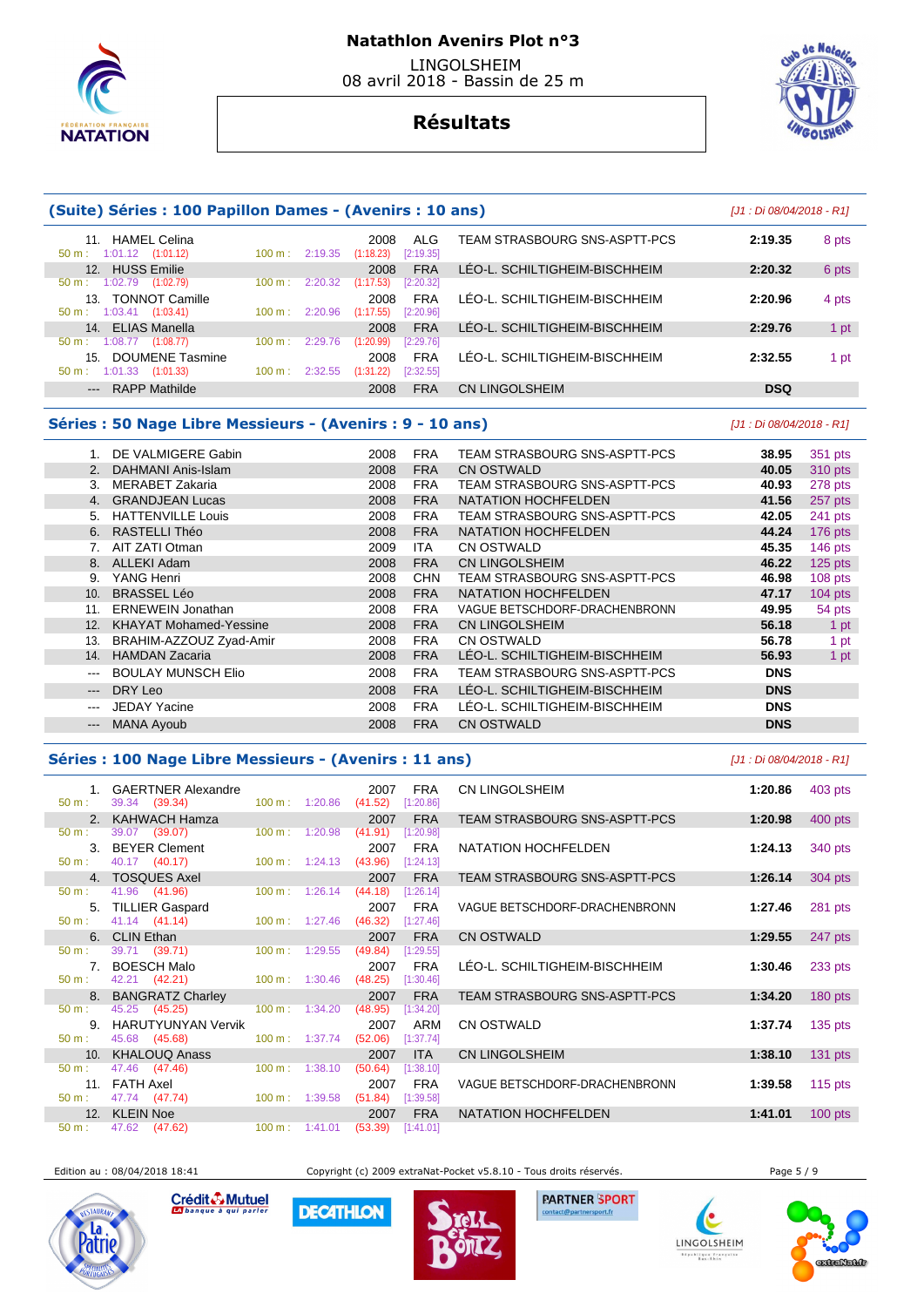

# **Natathlon Avenirs Plot n°3**

 LINGOLSHEIM 08 avril 2018 - Bassin de 25 m

# **Résultats**

|                 | (Suite) Séries : 100 Nage Libre Messieurs - (Avenirs : 11 ans) |                   |                           |                   |                         |                               |            |        |  |  |  |
|-----------------|----------------------------------------------------------------|-------------------|---------------------------|-------------------|-------------------------|-------------------------------|------------|--------|--|--|--|
| 13.<br>$50 m$ : | <b>SCHAUINGER Louis</b><br>(53.54)<br>53.54                    | $100 \text{ m}$ : | 1:49.56                   | 2007<br>(56.02)   | <b>FRA</b><br>[1:49.56] | VAGUE BETSCHDORF-DRACHENBRONN | 1:49.56    | 33 pts |  |  |  |
| 14.             | AIT ZATI Ayman                                                 |                   |                           | 2007              | <b>ITA</b>              | CN OSTWALD                    | 1:50.62    | 27 pts |  |  |  |
| $50 m$ :        | 51.06<br>(51.06)                                               | 100 m:            | 1:50.62                   | (59.56)           | [1:50.62]               |                               |            |        |  |  |  |
| 15.<br>$50 m$ : | <b>GENATIO Oscar</b><br>55.06<br>(55.06)                       |                   | $100 \text{ m}$ : 1:57.66 | 2007<br>(1:02.60) | <b>FRA</b><br>[1:57.66] | CN OSTWALD                    | 1:57.66    | 3 pts  |  |  |  |
| 16.             | <b>CULMINIQUE Thomas</b>                                       |                   |                           | 2007              | <b>FRA</b>              | CN LINGOLSHEIM                | 2:00.86    | 1 pt   |  |  |  |
| 50 m:           | 58.38<br>(58.38)                                               | 100 m:            | 2:00.86                   | (1:02.48)         | [2:00.86]               |                               |            |        |  |  |  |
| $- - -$         | <b>FAR Rayan</b>                                               |                   |                           | 2007              | <b>FRA</b>              | CN OSTWALD                    | <b>DNS</b> |        |  |  |  |

#### **Séries : 200 Nage Libre Messieurs - (Avenirs : 9 - 10 ans)** [J1 : Di 08/04/2018 - R1]

| 1. DE VALMIGERE Gabin                     |                           | 2008      | FRA        | TEAM STRASBOURG SNS-ASPTT-PCS                                                                                                                                                                                                                                                                                               | 3:10.62<br>235 pts                    |  |
|-------------------------------------------|---------------------------|-----------|------------|-----------------------------------------------------------------------------------------------------------------------------------------------------------------------------------------------------------------------------------------------------------------------------------------------------------------------------|---------------------------------------|--|
| 40.71 (40.71)<br>$50 \text{ m}$ :         | $100 \text{ m}: 1:30.13$  | (49.42)   | [1:30.13]  | $150 \text{ m}$ : $150 \text{ m}$                                                                                                                                                                                                                                                                                           | 200 m: 3:10.62 (1:40.49)<br>[1:40.49] |  |
| 2. MERABET Zakaria                        |                           | 2008      | <b>FRA</b> | TEAM STRASBOURG SNS-ASPTT-PCS                                                                                                                                                                                                                                                                                               | 3:14.84<br>$204$ pts                  |  |
| 43.04 (43.04)<br>$50 \text{ m}$ :         | 100 m: 1:33.47            | (50.43)   | [1:33.47]  | $150 \text{ m}: \quad 2:26.43 \quad (52.96) \quad 200 \text{ m}:$                                                                                                                                                                                                                                                           | 3:14.84<br>(48.41)<br>[1:41.37]       |  |
| 3. HATTENVILLE Louis                      |                           | 2008      | <b>FRA</b> | TEAM STRASBOURG SNS-ASPTT-PCS                                                                                                                                                                                                                                                                                               | $149$ pts<br>3:23.16                  |  |
| 43.47 (43.47)<br>50 m:                    | $100 \text{ m}$ : 1:36.63 | (53.16)   | [1:36.63]  | $150 \text{ m}: \quad 2:30.48 \quad (53.85) \quad 200 \text{ m}:$                                                                                                                                                                                                                                                           | $3:23.16$ (52.68)<br>[1:46.53]        |  |
| 4. MULLER Nathan                          |                           | 2008      | <b>FRA</b> | CN OSTWALD 3:24.74<br>150 m : 2:33.26 (55.41) 200 m : 3:24.74 (51.48)                                                                                                                                                                                                                                                       | $139$ pts                             |  |
| 45.54 (45.54)<br>$50 \text{ m}$ :         | 100 m: 1:37.85            | (52.31)   | [1:37.85]  |                                                                                                                                                                                                                                                                                                                             | [1:46.89]                             |  |
| 5. YANG Henri                             |                           | 2008      | <b>CHN</b> | TEAM STRASBOURG SNS-ASPTT-PCS                                                                                                                                                                                                                                                                                               | 3:40.32<br>63 pts                     |  |
| 51.31 (51.31) 100 m: 1:47.88<br>50 m:     |                           | (56.57)   | [1:47.88]  | 150 m : 2:47.50 (59.62)<br>200 m:                                                                                                                                                                                                                                                                                           | $3:40.32$ (52.82)<br>[1:52.44]        |  |
| 6. AIT ZATI Otman                         |                           | 2009      | <b>ITA</b> |                                                                                                                                                                                                                                                                                                                             | 3:43.44<br>51 pts                     |  |
| 45.78 (45.78)<br>50 m:                    | 100 m: 1:45.80            | (1:00.02) | [1:45.80]  | CN OSTWALD<br>150 m : 200 m : 200 m :                                                                                                                                                                                                                                                                                       | 200 m: 3:43.44 (1:57.64)<br>[1:57.64] |  |
| 7. ALLEKI Adam                            |                           | 2008      | <b>FRA</b> | CN LINGOLSHEIM                                                                                                                                                                                                                                                                                                              | 3:45.40<br>44 pts                     |  |
| 46.07 (46.07)<br>50 m:                    | $100 \text{ m}$ : 1:44.12 | (58.05)   | [1:44.12]  | 150 m : 2:45.78 (1:01.66) 200 m : 3:45.40 (59.62)                                                                                                                                                                                                                                                                           | [2:01.28]                             |  |
| 8. HARIDA Mejdedine                       |                           | 2008      | <b>FRA</b> | CN OSTWALD                                                                                                                                                                                                                                                                                                                  | 3:47.79<br>37 pts                     |  |
| 49.27 (49.27)<br>$50 m$ :                 | $100 \text{ m}$ : 1:47.85 | (58.58)   | [1:47.85]  | $150 \text{ m}:$ 2:46.25 (58.40) 200 m : 3:47.79                                                                                                                                                                                                                                                                            | (1:01.54)<br>[1:59.94]                |  |
| 9. HASSAINE Ayoub                         |                           | 2009      | <b>FRA</b> | TEAM STRASBOURG SNS-ASPTT-PCS                                                                                                                                                                                                                                                                                               | 4:00.00<br>9 pts                      |  |
| 50.28 (50.28)<br>$50 \text{ m}$ :         | $100 \text{ m}$ : 1:50.12 | (59.84)   | [1:50.12]  | $150 \text{ m}$ : $150 \text{ m}$ : $150 \text{ m}$ : $150 \text{ m}$ : $150 \text{ m}$ : $150 \text{ m}$ : $150 \text{ m}$ : $150 \text{ m}$ : $150 \text{ m}$ : $150 \text{ m}$ : $150 \text{ m}$ : $150 \text{ m}$ : $150 \text{ m}$ : $150 \text{ m}$ : $150 \text{ m}$ : $150 \text{ m}$ : $150 \text{ m}$ :<br>200 m: | 4:00.00<br>(2:09.88)<br>[2:09.88]     |  |
| <b>NAOUSSI Mathieu</b><br>10 <sub>1</sub> |                           | 2008      | <b>FRA</b> | LÉO-L. SCHILTIGHEIM-BISCHHEIM                                                                                                                                                                                                                                                                                               | 4:00.44<br>8 pts                      |  |
| 53.31 (53.31)<br>50 m:                    | $100 \text{ m}$ : 1:54.70 | (1:01.39) | [1:54.70]  | $150 \text{ m}: \quad 2:57.10 \quad (1:02.40) \quad 200 \text{ m}:$                                                                                                                                                                                                                                                         | 4:00.44<br>(1:03.34)<br>[2:05.74]     |  |
| 11. HAMDAN Zacaria                        |                           | 2008      | <b>FRA</b> | LÉO-L. SCHILTIGHEIM-BISCHHEIM                                                                                                                                                                                                                                                                                               | 4:38.84<br>1 pt                       |  |
| $50 \text{ m}: 1:02.41$ (1:02.41)         | $100 \text{ m}$ : 2:17.06 | (1:14.65) | [2:17.06]  | 150 m : 3:30.08 (1:13.02) 200 m : 4:38.84                                                                                                                                                                                                                                                                                   | [2:21.78]<br>(1:08.76)                |  |
| --- JEDAY Yacine                          |                           | 2008      | <b>FRA</b> | LÉO-L. SCHILTIGHEIM-BISCHHEIM                                                                                                                                                                                                                                                                                               | <b>DNS</b>                            |  |

### **Séries : 400 Nage Libre Messieurs - (Avenirs : 11 ans)** [J1 : Di 08/04/2018 - R1]

| 1. FORLER Nathan               |                              | <b>FRA</b><br>2007     | NATATION HOCHFELDEN                                                                                                                                                                                                                                                                                                                                                                                                                                                                     |                   | 5:32.82   | 538 pts   |
|--------------------------------|------------------------------|------------------------|-----------------------------------------------------------------------------------------------------------------------------------------------------------------------------------------------------------------------------------------------------------------------------------------------------------------------------------------------------------------------------------------------------------------------------------------------------------------------------------------|-------------------|-----------|-----------|
| (38.99)<br>38.99<br>50 m:      | $100 \text{ m}$ :<br>1:23.10 | [1:23.10]<br>(44.11)   | 150 m:<br>$\frac{1}{2}$                                                                                                                                                                                                                                                                                                                                                                                                                                                                 | 2:48.87<br>200 m: | (1:25.77) | [1:25.77] |
| 250 m:<br>$\sim$               | 300 m:<br>4:13.14            | (1:24.27)<br>[1:24.27] | 350 m:<br>$\sim$ $\sim$                                                                                                                                                                                                                                                                                                                                                                                                                                                                 | 400 m:<br>5:32.82 | (1:19.68) | [1:19.68] |
| <b>BELLEHUMEUR Rocco</b><br>2. |                              | <b>FRA</b><br>2007     | TEAM STRASBOURG SNS-ASPTT-PCS                                                                                                                                                                                                                                                                                                                                                                                                                                                           |                   | 6:19.01   | 305 pts   |
| 41.62<br>(41.62)<br>$50 m$ :   | 100 m:<br>1:30.17            | (48.55)<br>[1:30.17]   | 2:18.09<br>$150 \text{ m}$ :<br>(47.92)                                                                                                                                                                                                                                                                                                                                                                                                                                                 | 200 m:<br>3:06.56 | (48.47)   | [1:36.39] |
| 3:55.97<br>(49.41)<br>250 m:   | 4:45.31<br>300 m:            | (49.34)<br>[1:38.75]   | 5:32.43<br>$350 \text{ m}$ :<br>(47.12)                                                                                                                                                                                                                                                                                                                                                                                                                                                 | 400 m:<br>6:19.01 | (46.58)   | [1:33.70] |
| <b>GAERTNER Alexandre</b>      |                              | <b>FRA</b><br>2007     | CN LINGOLSHEIM                                                                                                                                                                                                                                                                                                                                                                                                                                                                          |                   | 6:29.43   | 262 pts   |
| 42.27<br>(42.27)<br>$50 m$ :   | 1:32.01<br>$100 \text{ m}$ : | (49.74)<br>[1:32.01]   | $150 \text{ m}: 2:21.49$<br>(49.48)                                                                                                                                                                                                                                                                                                                                                                                                                                                     | 200 m:<br>3:11.79 | (50.30)   | [1:39.78] |
| 4:02.54<br>(50.75)<br>250 m:   | 300 m:<br>4:53.51            | (50.97)<br>[1:41.72]   | 5:43.35<br>350 m:<br>(49.84)                                                                                                                                                                                                                                                                                                                                                                                                                                                            | 400 m:<br>6:29.43 | (46.08)   | [1:35.92] |
| 4. TOSQUES Axel                |                              | <b>FRA</b><br>2007     | TEAM STRASBOURG SNS-ASPTT-PCS                                                                                                                                                                                                                                                                                                                                                                                                                                                           |                   | 6:35.81   | 237 pts   |
| 45.42<br>(45.42)<br>$50 m$ :   | 100 m:<br>1:35.96            | (50.54)<br>[1:35.96]   | $150 \text{ m}$ :<br>2:27.43<br>(51.47)                                                                                                                                                                                                                                                                                                                                                                                                                                                 | 200 m:<br>3:18.35 | (50.92)   | [1:42.39] |
| 4:08.43<br>(50.08)<br>250 m:   | 4:59.36<br>$300 \text{ m}$ : | (50.93)<br>[1:41.01]   | 5:48.63<br>350 m:<br>(49.27)                                                                                                                                                                                                                                                                                                                                                                                                                                                            | 400 m:<br>6:35.81 | (47.18)   | [1:36.45] |
| <b>TILLIER Gaspard</b><br>5.   |                              | <b>FRA</b><br>2007     | VAGUE BETSCHDORF-DRACHENBRONN                                                                                                                                                                                                                                                                                                                                                                                                                                                           |                   | 6:39.13   | 224 pts   |
| 41.92<br>(41.92)<br>$50 m$ :   | 100 m:<br>1:32.53            | (50.61)<br>[1:32.53]   | 2:24.42<br>(51.89)<br>$150 \text{ m}$ :                                                                                                                                                                                                                                                                                                                                                                                                                                                 | 200 m:<br>3:15.49 | (51.07)   | [1:42.96] |
| 4:06.99<br>250 m:<br>(51.50)   | 5:00.07<br>300 m:            | (53.08)<br>[1:44.58]   | $350 \text{ m}$ :<br>5:52.59<br>(52.52)                                                                                                                                                                                                                                                                                                                                                                                                                                                 | 400 m:<br>6:39.13 | (46.54)   | [1:39.06] |
| <b>REYMANN Marin</b><br>6.     |                              | <b>FRA</b><br>2007     | NATATION HOCHFELDEN                                                                                                                                                                                                                                                                                                                                                                                                                                                                     |                   | 6:47.69   | $194$ pts |
| 43.59<br>(43.59)<br>50 m:      | 1:32.53<br>100 m:            | (48.94)<br>[1:32.53]   | 2:24.98<br>(52.45)<br>150 m:                                                                                                                                                                                                                                                                                                                                                                                                                                                            | 3:17.95<br>200 m: | (52.97)   | [1:45.42] |
| 4:11.06<br>250 m:<br>(53.11)   | 5:04.41<br>300 m:            | (53.35)<br>[1:46.46]   | 5:56.88<br>350 m:<br>(52.47)                                                                                                                                                                                                                                                                                                                                                                                                                                                            | 6:47.69<br>400 m: | (50.81)   | [1:43.28] |
| 7. CLIN Ethan                  |                              | <b>FRA</b><br>2007     | CN OSTWALD                                                                                                                                                                                                                                                                                                                                                                                                                                                                              |                   | 6:53.28   | $175$ pts |
| 41.09<br>(41.09)<br>$50 m$ :   | 100 m:<br>1:31.29            | (50.20)<br>[1:31.29]   | $150 m$ :<br>$\frac{1}{2} \left( \frac{1}{2} \right) \left( \frac{1}{2} \right) \left( \frac{1}{2} \right) \left( \frac{1}{2} \right) \left( \frac{1}{2} \right) \left( \frac{1}{2} \right) \left( \frac{1}{2} \right) \left( \frac{1}{2} \right) \left( \frac{1}{2} \right) \left( \frac{1}{2} \right) \left( \frac{1}{2} \right) \left( \frac{1}{2} \right) \left( \frac{1}{2} \right) \left( \frac{1}{2} \right) \left( \frac{1}{2} \right) \left( \frac{1}{2} \right) \left( \frac$ | 3:17.15<br>200 m: | (1:45.86) | [1:45.86] |
| 250 m:<br>$\sim$ $\sim$        | 300 m:<br>5:03.21            | (1:46.06)<br>[1:46.06] | 350 m:<br>$\sim$ $\sim$ $\sim$                                                                                                                                                                                                                                                                                                                                                                                                                                                          | 6:53.28<br>400 m: | (1:50.07) | [1:50.07] |

Edition au : 08/04/2018 18:41 Copyright (c) 2009 extraNat-Pocket v5.8.10 - Tous droits réservés. Page 6 / 9



Crédit & Mutuel

**DECATHLON** 



**PARTNER SPORT** 

(e LINGOLSHEIM blique Fra<br>Bar-Rhin

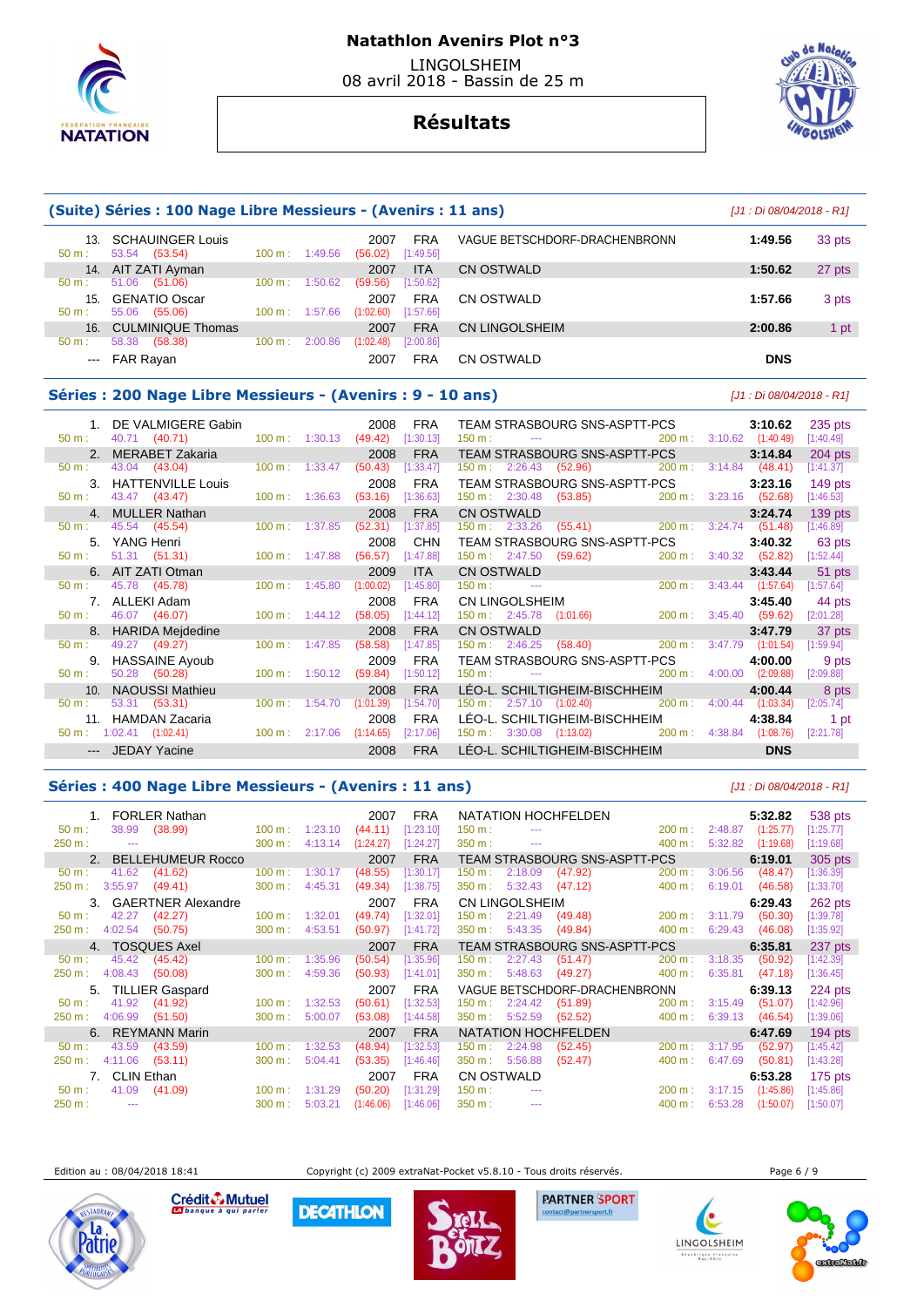

# **Résultats**

## **(Suite) Séries : 400 Nage Libre Messieurs - (Avenirs : 11 ans)** [J1 : Di 08/04/2018 - R1]

|                  |                      | 8. LANDES Anthony     |                   |               | 2007       | <b>FRA</b> |                          | CN LINGOLSHEIM       |                               |                   |         | 7:33.89   | 67 pts    |
|------------------|----------------------|-----------------------|-------------------|---------------|------------|------------|--------------------------|----------------------|-------------------------------|-------------------|---------|-----------|-----------|
| 50 m:            | 49.40                | (49.40)               | 100 m:            | $\sim$ $\sim$ |            |            | $150 \text{ m}$ :        | $\sim$ $\sim$ $\sim$ |                               | 200 m:            | 1000    |           |           |
| 250 m:           | $\sim$               |                       | 300 m:            | $\sim$ $\sim$ |            |            | $350 m$ :                | $-$                  |                               | 400 m:            | 7:33.89 | (6:44.49) | [7:33.89] |
|                  |                      | 9. HARUTYUNYAN Vervik |                   |               | 2007       | ARM        | CN OSTWALD               |                      |                               |                   |         | 7:45.75   | 45 pts    |
| $50 \text{ m}$ : | 49.58                | (49.58)               | $100 \text{ m}$ : | 1:49.12       | (59.54)    | [1:49.12]  | $150 \text{ m}: 2:50.03$ |                      | (1:00.91)                     | $200 \text{ m}$ : | 3:50.52 | (1:00.49) | [2:01.40] |
| 250 m:           | 4:50.34              | (59.82)               | 300 m :           | 5:50.40       | (1:00.06)  | [1:59.88]  | $350 \text{ m}: 6:51.15$ |                      | (1:00.75)                     | 400 m :           | 7:45.75 | (54.60)   | [1:55.35] |
|                  | 10. SCHAUINGER Louis |                       |                   | 2007          | <b>FRA</b> |            |                          |                      | VAGUE BETSCHDORF-DRACHENBRONN |                   | 7:54.37 | 32 pts    |           |
| 50 m:            | 52.71                | (52.71)               | $100 \text{ m}$ : | 1:52.81       | (1:00.10)  | [1:52.81]  | $150 \text{ m}: 2:52.49$ |                      | (59.68)                       | 200 m:            | 3:55.92 | (1:03.43) | [2:03.11] |
| 250 m:           | 4:55.74              | (59.82)               | $300 \text{ m}$ : | 5:58.89       | (1:03.15)  | [2:02.97]  | $350 \text{ m}$ :        | 6:58.31              | (59.42)                       | $400 \text{ m}$ : | 7:54.37 | (56.06)   | [1:55.48] |

#### **Séries : 50 Dos Messieurs - (Avenirs : 9 - 10 ans)** [J1 : Di 08/04/2018 - R1]

|                     | MERABET Zakaria           | 2008 | <b>FRA</b> | TEAM STRASBOURG SNS-ASPTT-PCS | 47.57      | 261 pts   |
|---------------------|---------------------------|------|------------|-------------------------------|------------|-----------|
|                     | 2. GRANDJEAN Lucas        | 2008 | <b>FRA</b> | NATATION HOCHFELDEN           | 48.75      | 229 pts   |
|                     | 3. RASTELLI Théo          | 2008 | <b>FRA</b> | NATATION HOCHFELDEN           | 52.44      | 141 pts   |
|                     | 4. BRASSEL Léo            | 2008 | <b>FRA</b> | NATATION HOCHFELDEN           | 54.19      | $107$ pts |
|                     | 5. METZGER Tom            | 2008 | <b>FRA</b> | TEAM STRASBOURG SNS-ASPTT-PCS | 54.91      | 95 pts    |
|                     | 6. MUNSCH Leo             | 2008 | <b>FRA</b> | LÉO-L. SCHILTIGHEIM-BISCHHEIM | 57.13      | 61 pts    |
|                     | 7. KHAYAT Mohamed-Yessine | 2008 | <b>FRA</b> | CN LINGOLSHEIM                | 59.72      | 30 pts    |
|                     | --- NAOUSSI Mathieu       | 2008 | <b>FRA</b> | LÉO-L. SCHILTIGHEIM-BISCHHEIM | <b>DSQ</b> |           |
|                     | --- ZIYAT Yassir          | 2009 | <b>FRA</b> | LÉO-L. SCHILTIGHEIM-BISCHHEIM | <b>DSQ</b> |           |
| $\qquad \qquad - -$ | DRY Leo                   | 2008 | <b>FRA</b> | LÉO-L. SCHILTIGHEIM-BISCHHEIM | <b>DNS</b> |           |
| $\frac{1}{2}$       | MANA Ayoub                | 2008 | <b>FRA</b> | CN OSTWALD                    | <b>DNS</b> |           |

#### **Séries : 100 Dos Messieurs - (Avenirs : 11 ans)** [J1 : Di 08/04/2018 - R1]

| 1. TOSQUES Axel<br>45.58 (45.58)<br>50 m: | $100 \text{ m}$ :<br>1:34.67 | <b>FRA</b><br>2007<br>(49.09)<br>[1:34.67] | TEAM STRASBOURG SNS-ASPTT-PCS | 1:34.67<br>348 pts   |
|-------------------------------------------|------------------------------|--------------------------------------------|-------------------------------|----------------------|
| 2. CLIN Ethan                             |                              | <b>FRA</b><br>2007                         | CN OSTWALD                    | 232 pts<br>1:42.79   |
| 48.84<br>(48.84)<br>$50 \text{ m}$ :      | 1:42.79<br>$100 \text{ m}$ : | (53.95)<br>[1:42.79]                       |                               |                      |
| FATH Axel<br>$\mathbf{3}$                 |                              | <b>FRA</b><br>2007                         | VAGUE BETSCHDORF-DRACHENBRONN | 1:47.10<br>180 pts   |
| 51.28 (51.28)<br>$50 \text{ m}$ :         | $100 \text{ m}$ :<br>1:47.10 | (55.82)<br>[1:47.10]                       |                               |                      |
| 4. BANGRATZ Charley                       |                              | <b>FRA</b><br>2007                         | TEAM STRASBOURG SNS-ASPTT-PCS | $113$ pts<br>1:53.74 |
| 57.92 (57.92)<br>50 m:                    | $100 \text{ m}$ :<br>1:53.74 | (55.82)<br>[1:53.74]                       |                               |                      |
| HARUTYUNYAN Vervik<br>5.                  |                              | ARM<br>2007                                | CN OSTWALD                    | 1:54.12<br>$110$ pts |
| 53.66<br>(53.66)<br>$50 m$ :              | $100 \text{ m}$ :<br>1:54.12 | [1:54.12]<br>(1:00.46)                     |                               |                      |
| 6. GENATIO Oscar                          |                              | <b>FRA</b><br>2007                         | CN OSTWALD                    | 2:04.06<br>40 pts    |
| $1:01.28$ $(1:01.28)$<br>$50 \text{ m}$ : | 100 m:<br>2:04.06            | (1:02.78)<br>[2:04.06]                     |                               |                      |
| 7. AIT ZATI Ayman                         |                              | <b>ITA</b><br>2007                         | CN OSTWALD                    | 2:06.85<br>26 pts    |
| 58.98 (58.98)<br>$50 m$ :                 | 2:06.85<br>$100 \text{ m}$ : | [2:06.85]<br>(1:07.87)                     |                               |                      |
| --- KAHWACH Hamza                         |                              | <b>FRA</b><br>2007                         | TEAM STRASBOURG SNS-ASPTT-PCS | <b>DSQ</b>           |
| <b>KHALOUQ Anass</b>                      |                              | <b>ITA</b><br>2007                         | CN LINGOLSHEIM                | <b>DSQ</b>           |
|                                           |                              |                                            |                               |                      |

## **Séries : 50 Brasse Messieurs - (Avenirs : 9 - 10 ans)** [J1 : Di 08/04/2018 - R1]

|     | <b>MULLER Nathan</b>          | 2008 | <b>FRA</b> | CN OSTWALD                    | 54.23   | 218 pts   |
|-----|-------------------------------|------|------------|-------------------------------|---------|-----------|
| 2.  | <b>HATTENVILLE Louis</b>      | 2008 | <b>FRA</b> | TEAM STRASBOURG SNS-ASPTT-PCS | 54.82   | $205$ pts |
| 3.  | <b>HARIDA Mejdedine</b>       | 2008 | <b>FRA</b> | <b>CN OSTWALD</b>             | 54.89   | $203$ pts |
| 4.  | <b>HASSAINE Ayoub</b>         | 2009 | <b>FRA</b> | TEAM STRASBOURG SNS-ASPTT-PCS | 54.97   | 202 pts   |
| 5.  | ALLEKI Adam                   | 2008 | <b>FRA</b> | <b>CN LINGOLSHEIM</b>         | 55.11   | 198 pts   |
| 6.  | <b>METZGER Tom</b>            | 2008 | <b>FRA</b> | TEAM STRASBOURG SNS-ASPTT-PCS | 58.78   | $125$ pts |
|     | <b>GRANDJEAN Lucas</b>        | 2008 | <b>FRA</b> | NATATION HOCHFELDEN           | 1:00.81 | 92 pts    |
| 8.  | <b>MUNSCH Leo</b>             | 2008 | <b>FRA</b> | LEO-L. SCHILTIGHEIM-BISCHHEIM | 1:01.21 | 86 pts    |
| 9.  | DAHMANI Anis-Islam            | 2008 | <b>FRA</b> | <b>CN OSTWALD</b>             | 1:02.11 | 74 pts    |
| 10. | <b>BRASSEL Léo</b>            | 2008 | <b>FRA</b> | NATATION HOCHFELDEN           | 1:02.38 | 70 pts    |
| 11. | <b>ERNEWEIN Jonathan</b>      | 2008 | <b>FRA</b> | VAGUE BETSCHDORF-DRACHENBRONN | 1:03.11 | 61 pts    |
| 12. | <b>KHAYAT Mohamed-Yessine</b> | 2008 | <b>FRA</b> | <b>CN LINGOLSHEIM</b>         | 1:04.56 | 44 pts    |
| 13. | <b>ZIYAT Yassir</b>           | 2009 | <b>FRA</b> | LÉO-L. SCHILTIGHEIM-BISCHHEIM | 1:04.77 | 42 pts    |
| 14. | BRAHIM-AZZOUZ Zyad-Amir       | 2008 | <b>FRA</b> | <b>CN OSTWALD</b>             | 1:09.01 | 10 pts    |

#### **Edition au : 08/04/2018 18:41 Copyright (c) 2009 extraNat-Pocket v5.8.10 - Tous droits réservés. Page 7 / 9**



Crédit & Mutuel

**DECATHLON** 





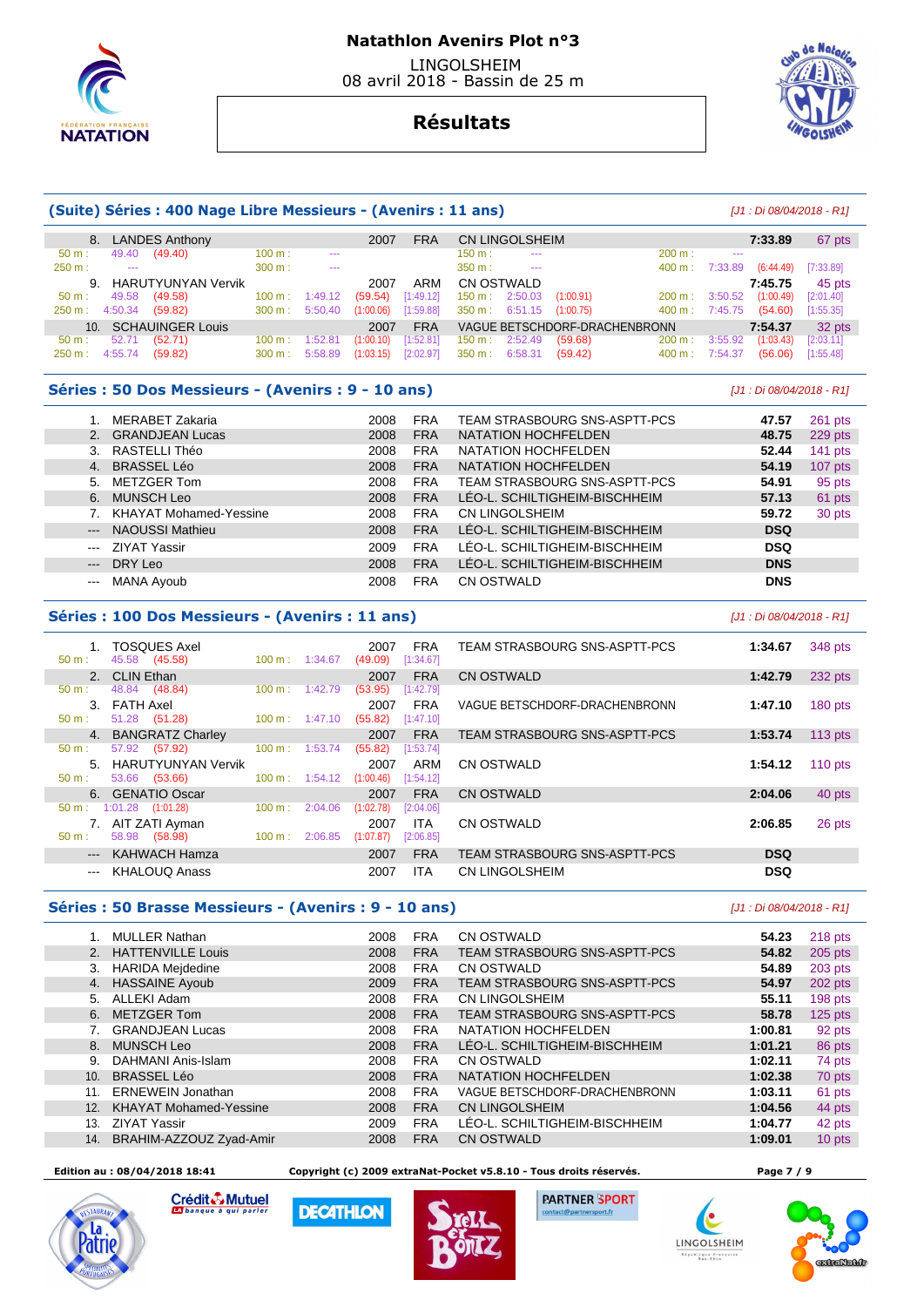

## **Natathlon Avenirs Plot n°3 LINGOLSHEIM 08 avril 2018 - Bassin de 25 m**



# **Résultats**

**(Suite) Séries : 50 Brasse Messieurs - (Avenirs : 9 - 10 ans) [J1 : Di 08/04/2018 - R1]**

| 15.                                                                                                                                                                                                                                                                                                                                                                                                                                                                        | NAOUSSI Mathieu                     |                                                    |                                      | 2008                               | <b>FRA</b> | LÉO-L. SCHILTIGHEIM-BISCHHEIM | 1:15.63                   | 1 pt      |
|----------------------------------------------------------------------------------------------------------------------------------------------------------------------------------------------------------------------------------------------------------------------------------------------------------------------------------------------------------------------------------------------------------------------------------------------------------------------------|-------------------------------------|----------------------------------------------------|--------------------------------------|------------------------------------|------------|-------------------------------|---------------------------|-----------|
| $---$                                                                                                                                                                                                                                                                                                                                                                                                                                                                      | RASTELLI Théo                       |                                                    |                                      | 2008                               | <b>FRA</b> | NATATION HOCHFELDEN           | <b>DSQ</b>                |           |
| $\cdots$                                                                                                                                                                                                                                                                                                                                                                                                                                                                   | <b>BOULAY MUNSCH Elio</b>           |                                                    |                                      | 2008                               | <b>FRA</b> | TEAM STRASBOURG SNS-ASPTT-PCS | <b>DNS</b>                |           |
| $---$                                                                                                                                                                                                                                                                                                                                                                                                                                                                      | DRY Leo                             |                                                    |                                      | 2008                               | <b>FRA</b> | LEO-L. SCHILTIGHEIM-BISCHHEIM | <b>DNS</b>                |           |
| $\frac{1}{2} \left( \frac{1}{2} \right) \left( \frac{1}{2} \right) \left( \frac{1}{2} \right) \left( \frac{1}{2} \right) \left( \frac{1}{2} \right) \left( \frac{1}{2} \right) \left( \frac{1}{2} \right) \left( \frac{1}{2} \right) \left( \frac{1}{2} \right) \left( \frac{1}{2} \right) \left( \frac{1}{2} \right) \left( \frac{1}{2} \right) \left( \frac{1}{2} \right) \left( \frac{1}{2} \right) \left( \frac{1}{2} \right) \left( \frac{1}{2} \right) \left( \frac$ | JEDAY Yacine                        |                                                    |                                      | 2008                               | <b>FRA</b> | LÉO-L. SCHILTIGHEIM-BISCHHEIM | <b>DNS</b>                |           |
|                                                                                                                                                                                                                                                                                                                                                                                                                                                                            |                                     | Séries : 100 Brasse Messieurs - (Avenirs : 11 ans) |                                      |                                    |            |                               | [J1 : Di 08/04/2018 - R1] |           |
|                                                                                                                                                                                                                                                                                                                                                                                                                                                                            | 1. FORLER Nathan                    |                                                    |                                      | 2007                               | FRA        | NATATION HOCHFELDEN           | 1:42.81                   | 386 pts   |
| $50 \text{ m}$ :                                                                                                                                                                                                                                                                                                                                                                                                                                                           | 48.40 (48.40)                       |                                                    |                                      | 100 m: 1:42.81 (54.41) [1:42.81]   |            |                               |                           |           |
|                                                                                                                                                                                                                                                                                                                                                                                                                                                                            | 2. BELLEHUMEUR Rocco                |                                                    |                                      | 2007                               | <b>FRA</b> | TEAM STRASBOURG SNS-ASPTT-PCS | 1:47.49                   | 318 pts   |
| $50 \text{ m}$ :                                                                                                                                                                                                                                                                                                                                                                                                                                                           | 50.30 (50.30)                       |                                                    | $100 \text{ m}: 1:47.49$             | $(57.19)$ [1:47.49]                |            |                               |                           |           |
|                                                                                                                                                                                                                                                                                                                                                                                                                                                                            | 3. BEYER Clement                    |                                                    |                                      | 2007                               | <b>FRA</b> | NATATION HOCHFELDEN           | 1:51.56                   | $263$ pts |
| $50 \text{ m}$ :                                                                                                                                                                                                                                                                                                                                                                                                                                                           |                                     | 51.93 (51.93) 100 m : 1:51.56 (59.63) [1:51.56]    |                                      |                                    |            |                               |                           |           |
|                                                                                                                                                                                                                                                                                                                                                                                                                                                                            | 4. KHALOUQ Anass                    |                                                    |                                      | 2007                               | <b>ITA</b> | <b>CN LINGOLSHEIM</b>         | 2:02.19                   | $146$ pts |
| 50 m:                                                                                                                                                                                                                                                                                                                                                                                                                                                                      | 56.72 (56.72)                       |                                                    | $100 \text{ m}: 2:02.19$ $(1:05.47)$ |                                    | [2:02.19]  |                               |                           |           |
|                                                                                                                                                                                                                                                                                                                                                                                                                                                                            | 5. FATH Axel                        |                                                    |                                      | 2007                               | <b>FRA</b> | VAGUE BETSCHDORF-DRACHENBRONN | 2:04.52                   | $124$ pts |
| 50 m:                                                                                                                                                                                                                                                                                                                                                                                                                                                                      | 58.32 (58.32)                       |                                                    | $100 \text{ m}: 2:04.52$ $(1:06.20)$ |                                    | [2:04.52]  |                               |                           |           |
|                                                                                                                                                                                                                                                                                                                                                                                                                                                                            | 6. REYMANN Marin                    |                                                    |                                      | 2007                               | <b>FRA</b> | NATATION HOCHFELDEN           | 2:05.20                   | $119$ pts |
| $50 \text{ m}$ :                                                                                                                                                                                                                                                                                                                                                                                                                                                           | 59.84 (59.84)                       |                                                    | 100 m: 2:05.20                       | (1:05.36)                          | [2:05.20]  |                               |                           |           |
|                                                                                                                                                                                                                                                                                                                                                                                                                                                                            | 7. BOESCH Malo                      |                                                    |                                      | 2007                               | FRA        | LÉO-L. SCHILTIGHEIM-BISCHHEIM | 2:07.75                   | 98 pts    |
|                                                                                                                                                                                                                                                                                                                                                                                                                                                                            | $50 \text{ m}: 1:01.42$ $(1:01.42)$ |                                                    |                                      | 100 m: 2:07.75 (1:06.33) [2:07.75] |            |                               |                           |           |

8. TILLIER Gaspard 2007 FRA VAGUE BETSCHDORF-DRACHENBRONN **2:08.86** 89 pts

10. SCHAUINGER Louis 2007 FRA VAGUE BETSCHDORF-DRACHENBRONN **2:15.20** 49 pts

11. LANDES Anthony **2007 FRA** CN LINGOLSHEIM **2:24.17** 12 pts

12. CULMINIQUE Thomas 2007 FRA CN LINGOLSHEIM **2:35.65** 1 pt

 --- KLEIN Noe 2007 FRA NATATION HOCHFELDEN **DSQ**  --- FAR Rayan 2007 FRA CN OSTWALD **DNS** 

9. GENATIO Oscar 2007 FRA CN OSTWALD **2:13.09** 61 pts

## **Séries : 50 Papillon Messieurs - (Avenirs : 9 - 10 ans)** [J1 : Di 08/04/2018 - R1]

50 m : 1:01.82 (1:01.82) 100 m : 2:08.86 (1:07.04) [2:08.86]

 $1:08.83$   $(1:08.83)$   $100 \text{ m}$ : 2:24.17  $(1:15.34)$ 

50 m : 1:13.87 (1:13.87) 100 m : 2:35.65 (1:21.78) [2:35.65]

50 m : 1:04.72 (1:04.72) 100 m : 2:15.20 (1:10.48) [2:15.20]

|                                                                                                | DE VALMIGERE Gabin        | 2008 | <b>FRA</b> | TEAM STRASBOURG SNS-ASPTT-PCS | 47.09      | $168$ pts |
|------------------------------------------------------------------------------------------------|---------------------------|------|------------|-------------------------------|------------|-----------|
| 2.                                                                                             | <b>MULLER Nathan</b>      | 2008 | <b>FRA</b> | <b>CN OSTWALD</b>             | 49.42      | 114 $pts$ |
| 3.                                                                                             | YANG Henri                | 2008 | <b>CHN</b> | TEAM STRASBOURG SNS-ASPTT-PCS | 53.24      | 47 pts    |
|                                                                                                | 4. HASSAINE Ayoub         | 2009 | <b>FRA</b> | TEAM STRASBOURG SNS-ASPTT-PCS | 54.75      | 29 pts    |
| 5.                                                                                             | AIT ZATI Otman            | 2009 | <b>ITA</b> | CN OSTWALD                    | 57.19      | 9 pts     |
| 6.                                                                                             | METZGER Tom               | 2008 | <b>FRA</b> | TEAM STRASBOURG SNS-ASPTT-PCS | 57.45      | 7 pts     |
|                                                                                                | <b>HARIDA Mejdedine</b>   | 2008 | <b>FRA</b> | CN OSTWALD                    | 57.67      | 6 pts     |
| 8.                                                                                             | MUNSCH Leo                | 2008 | <b>FRA</b> | LEO-L. SCHILTIGHEIM-BISCHHEIM | 1:01.25    | 1 pt      |
| 9.                                                                                             | <b>ZIYAT Yassir</b>       | 2009 | <b>FRA</b> | LÉO-L. SCHILTIGHEIM-BISCHHEIM | 1:06.35    | 1 pt      |
| 10 <sub>1</sub>                                                                                | <b>ERNEWEIN Jonathan</b>  | 2008 | <b>FRA</b> | VAGUE BETSCHDORF-DRACHENBRONN | 1:06.54    | 1 pt      |
| $\frac{1}{2} \left( \frac{1}{2} \right) \left( \frac{1}{2} \right) \left( \frac{1}{2} \right)$ | DAHMANI Anis-Islam        | 2008 | <b>FRA</b> | CN OSTWALD                    | <b>DSQ</b> |           |
| $\qquad \qquad - -$                                                                            | <b>HAMDAN Zacaria</b>     | 2008 | <b>FRA</b> | LÉO-L. SCHILTIGHEIM-BISCHHEIM | <b>DSQ</b> |           |
|                                                                                                | <b>BOULAY MUNSCH Elio</b> | 2008 | <b>FRA</b> | TEAM STRASBOURG SNS-ASPTT-PCS | <b>DNS</b> |           |

#### **Séries : 100 Papillon Messieurs - (Avenirs : 11 ans)** [J1 : Di 08/04/2018 - R1]

| $50 m$ : | 1. FORLER Nathan<br>(38.77)<br>38.77 | $100 \text{ m}: 1:23.03$ | 2007<br>$(44.26)$ [1:23.03] | <b>FRA</b> | NATATION HOCHFELDEN           | 1:23.03                   | 539 pts |
|----------|--------------------------------------|--------------------------|-----------------------------|------------|-------------------------------|---------------------------|---------|
|          | BELLEHUMEUR Rocco                    |                          | 2007                        | <b>FRA</b> | TEAM STRASBOURG SNS-ASPTT-PCS | 1:38.57                   | 273 pts |
| $50 m$ : | 44.52 (44.52)                        | $100 \text{ m}: 1:38.57$ | $(54.05)$ [1:38.57]         |            |                               |                           |         |
| 3.       | REYMANN Marin                        |                          | 2007                        | <b>FRA</b> | NATATION HOCHFELDEN           | 1:46.36 $174 \text{ pts}$ |         |
| 50 m:    | 48.61<br>(48.61)                     | $100 \text{ m}: 1:46.36$ | $(57.75)$ [1:46.36]         |            |                               |                           |         |

 $50 \text{ m}$  : 1:02.64 (1:02.64)



Crédit & Mutuel

**DECATHLON** 

Edition au : 08/04/2018 18:41 Copyright (c) 2009 extraNat-Pocket v5.8.10 - Tous droits réservés. Page 8 / 9